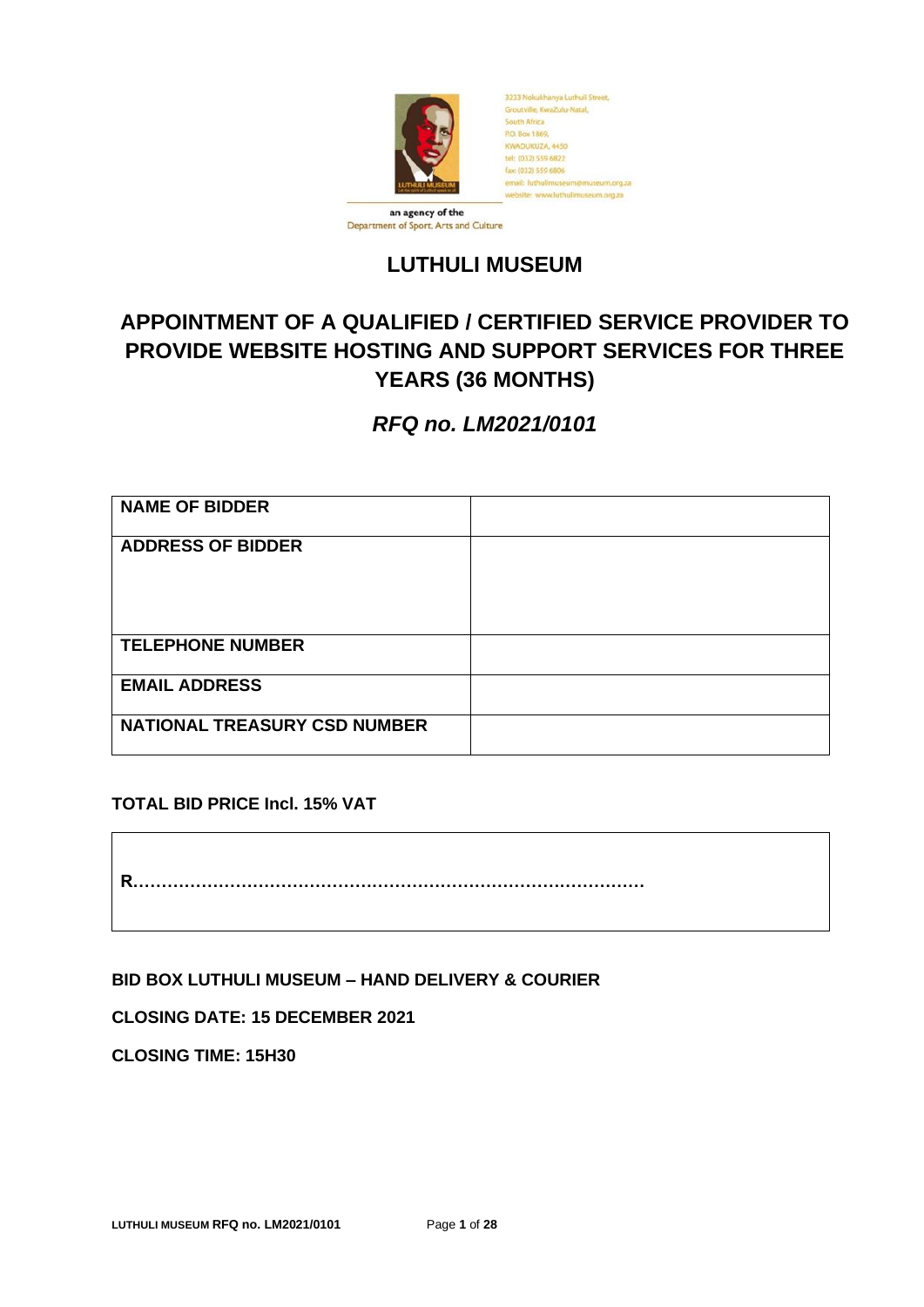# **PART 1 - PREFACE INFORMATION**

- 1.1. Introduction
- 1.2. General
- 1.3. Bid Format
- 1.4. Validity Period
- 1.5. Contractual Implications
- 1.6. Awarding of Contract

#### **PART 2 – BID NOTICE**

# **PART 3 – COMPLIANCE CHECLIST**

#### **PART 4 - TECHNICAL SPECIFICATIONS PACK**

- 4.1. Service/Goods Specification
- 4.2. Evaluation Criteria
- 4.3. Terms of Reference (TOR) and Terms and Conditions

# **PART 5 – GENERAL CONDITIONS OF CONTRACT**

General Conditions of Contract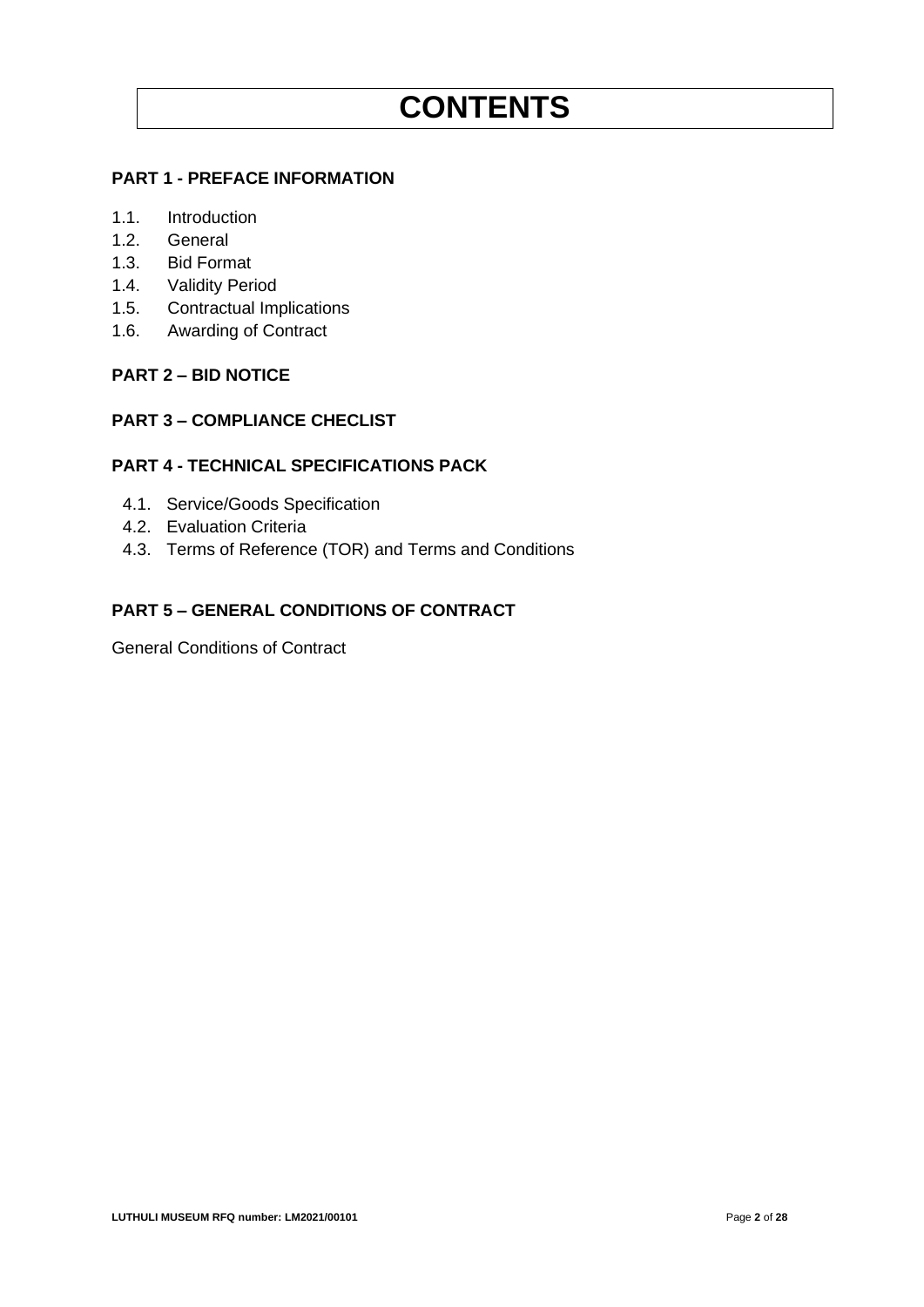# **PART 1: PREFACE INFORMATION**

## **1.1. INTRODUCTION**

The Luthuli Museum intends appointing a qualified / certified Website Hosting service provider to manage and provide support for the Luthuli Museum`s two websites for a period of three years (36 months)

The Museum has two websites

Luthuli Museum – www.luthulimuseum.org.za (Developed with WordPress).

Luthuli Legacy Walk and Fun Run – www.luthuliwalk.org.za (Developed with WordPress).

#### **1.2. GENERAL**

The Luthuli Museum requires the services as described per attached invitation and you are requested to complete the bidding documents and to submit it in accordance with the under mentioned stipulations:

- 1.2.1. The conditions contained in the attached document apply.
- 1.2.2. Bids must be submitted in a sealed envelope with the name and address of the bidder with the bid number and closing date indicated on the envelope. The envelope must not contain information relating to any other than that that shown on the cover of the envelope.
- 1.2.3. Bids cannot be submitted by post or email. They must still reach this office before the closing date and time.
- 1.2.4. The closing date and time of this bid is clearly stated on page 1 of this document.
- 1.2.5. The attached forms, if completed in detail and returned will form part of your submission.
- 1.2.6. Bidders must submit One (1) original, hard copy of the proposal inside an envelope marked "Original proposal, three (3) copies marked "copy" and, 1 CD. CDs must be submitted in a padded envelope.

#### **1.3. Bid Format**

Bid Numbering Format must be adhered to. Compliance or non-compliance with detailed information must be indicated per paragraph as per Numbering Format. If there are additional and/or alternative product options, every option/alternative proposal to an item, must be separately for in the form of a separate proposal, with a complete schedule and description. **Deviations from specifications and technical brochures must be indicated where applicable**. All documents submitted in response to this request for proposals will become the property of The Luthuli Museum

#### **1.4. Validity Period**

The proposal must remain valid for a period of 90 days.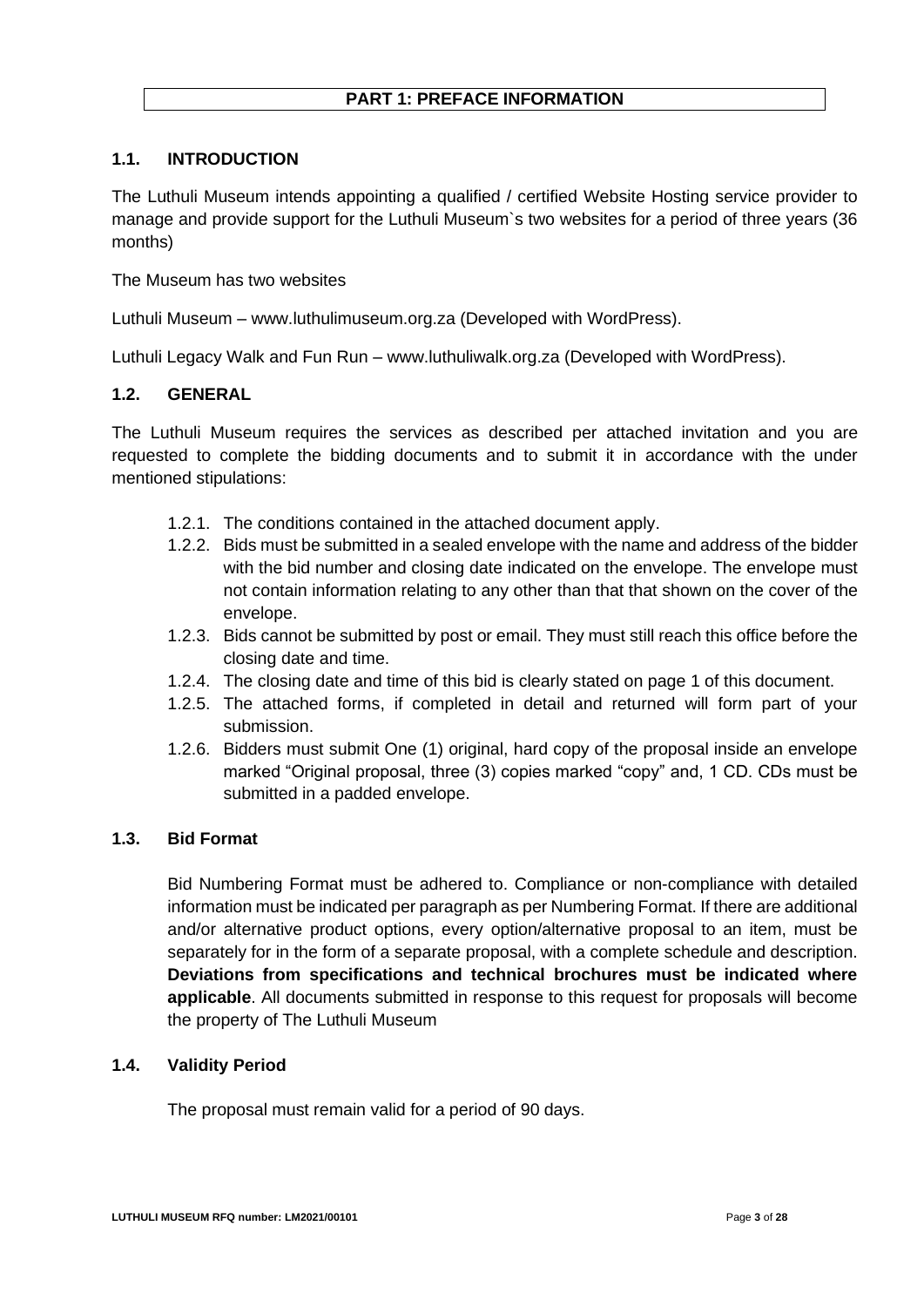## **1.5. Contractual Implications**

After awarding the Bid, this proposal together with its Bid terms, Conditions and Specifications will constitute a binding contract between The Luthuli Museum and the successful bidder. The successful bidder will assume total responsibility, regardless of any third party or subcontracting agreements it may enter. Luthuli Museum has the right not to award the Bid.

#### **1.6. Awarding of Contract**

Proven relevant experience and success, as well as the ability to deliver a reliable, efficient and effective service will be important considerations. By the submission of a proposal, each bidder warrants that he/she/it is highly skilled, professional, competent and experienced in the area for which he/she/it has bided. Any work performed by a successful bidder will be evaluated against these criteria. The bidder also warrants that the service/goods provided will be of a superior standard and quality and is unlikely to cause undue difficulties or damage.

Proposals / Bids that are qualified by a bidder's own conditions may be rejected as being invalid, and failure of the bidder to renounce such conditions when called upon to do so will invalidate the proposal. The Luthuli Museum may request clarification or additional information in writing regarding any aspect of the proposal. The bidder must supply the requested information within 24 hours after the request has been made, otherwise the bidder may be disqualified. The Luthuli Museum may also request a demonstration, and bidders must comply with such a request within 24 hours.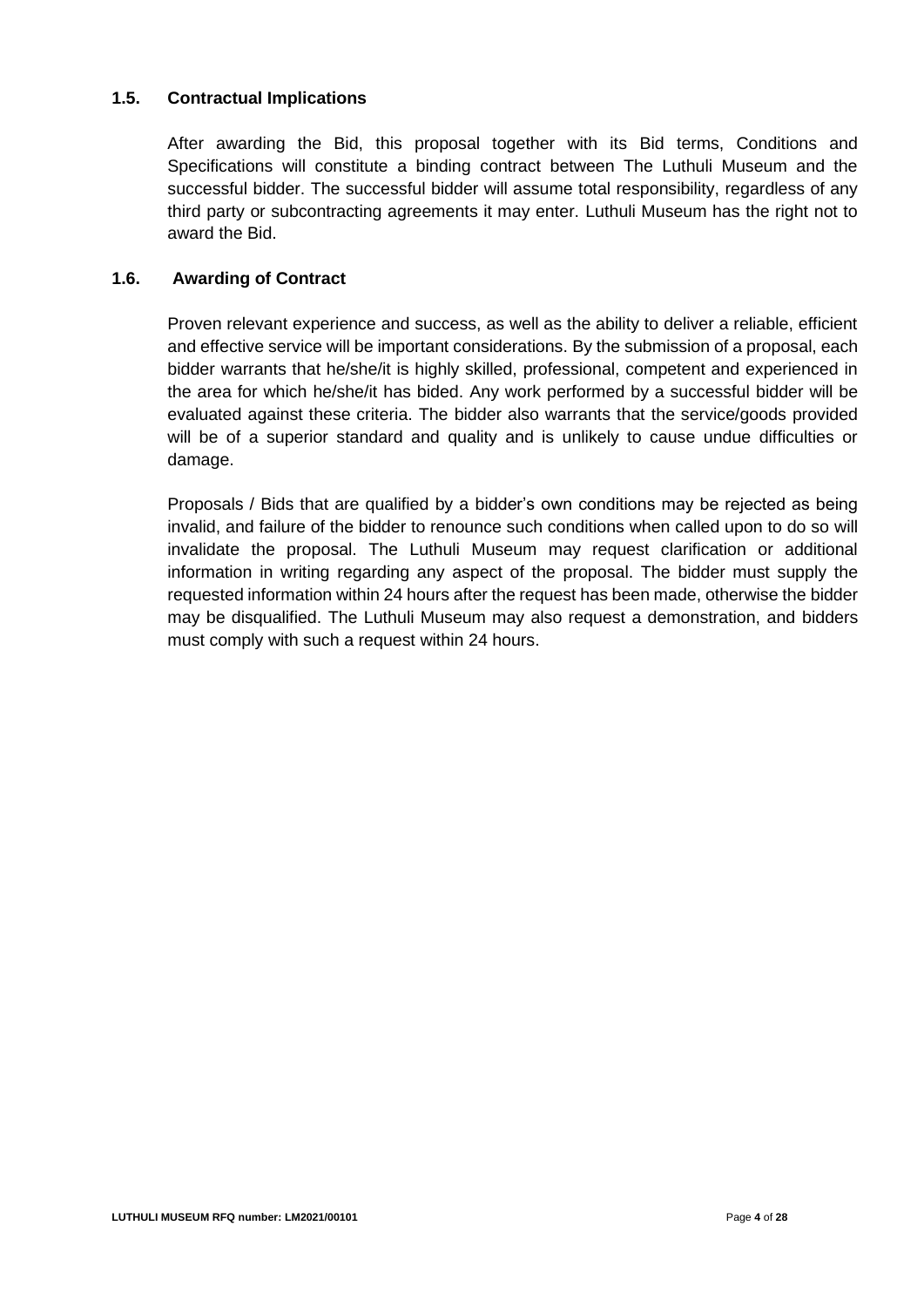#### **1. INFORMATION**

#### **Bid Number**: RFQ: LM2021/101

**Bid Description**: Appointment of a qualified / certified service provider to provide website hosting and support services for three years (36 months)

**Name of Institution:** Luthuli Museum

**Place where goods, works or services are required**: The Luthuli Museum, 3233 Nokukhanya Luthuli Street, Groutville, KwaDukuza, KwaZulu Natal

**Closing Date / Time:** 15 December 2021 at 15h30

# **Enquiries: All enquiries regarding the bidding procedure may be directed in writing to:**

| Ms Siphumelele Mwandla                | Mr. Julanolwazi Ncwane                     |
|---------------------------------------|--------------------------------------------|
| <b>Supply Chain Officer</b>           | Finance Manager                            |
| Tel number: 032 559 8063              | Tel number: 032 559 6822/3/4               |
| Email scmofficer@luthulimuseum.org.za | Email: financemanager@luthulimuseum.org.za |
|                                       |                                            |

#### **BRIEFING SESSION No briefing**

#### **2. SUBMISSION OF DOCUMENTS**

#### **Where bids should be delivered:**

Physical Address: Bid Box, Luthuli Museum, 3233 Nokukhanya Luthuli Street, Groutville, KwaDukuza, KwaZulu-Natal

The envelopes must be addressed to:

The Supply Chain Management Luthuli Museum and clearly marked with the reference number visible:

"APPOINTMENT OF A QUALIFIED / CERTIFIED SERVICE PROVIDER TO PROVIDE WEBSITE HOSTING AND SUPPORT SERVICES FOR THREE YEARS (36 MONTHS)– RFQ number: LM2021/101" with the bidder's name below that.

**SPECIAL CONDITIONS**: Bids received will be evaluated in respect of the evaluation criteria as set out in the bid documentation and the 80/20 scoring principle as provided for in the Preferential Procurement Regulations, 2017. The bidder must provide proof of registration on National Treasury's Central Supplier Database (CSD) which should reflect that the bidder is an active supplier, is tax compliant and is not a restricted supplier. www.csd.gov.za.

#### **THE BIDDER MUST COMPLETE ALL DOCUMENTS IN FULL AND SUBMIT THESE WITH THE BID.**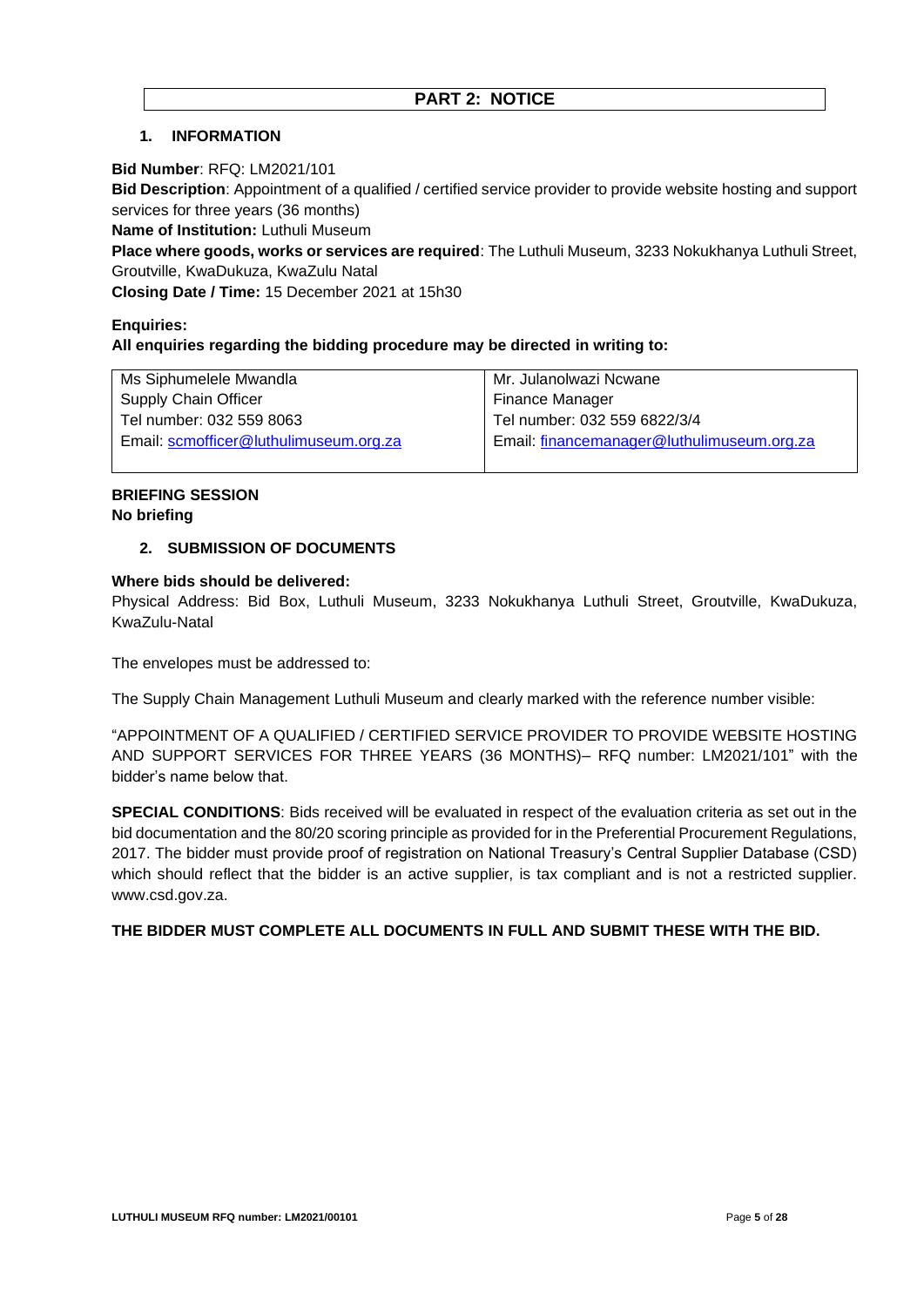# **PART 3: COMPLIANCE CHECKLIST**

| Item           | <b>Document</b><br>Reference               | <b>Description</b>                                                                                      | <b>Action to be taken</b>                                                                                                                                                                           | Checked,<br><b>Verified</b><br>&Submitted |
|----------------|--------------------------------------------|---------------------------------------------------------------------------------------------------------|-----------------------------------------------------------------------------------------------------------------------------------------------------------------------------------------------------|-------------------------------------------|
| 1              | SBD1                                       | Invitation to Bid                                                                                       | To be completed in full                                                                                                                                                                             |                                           |
| $\overline{2}$ | SBD <sub>2</sub>                           | Tax clearance requirements                                                                              | Submission of a valid original tax<br>clearance certificate<br>Provide SARS Status PIN for<br>Luthuli Museum to Verify                                                                              |                                           |
| 3              | SBD3.1                                     | Pricing schedule - Firm prices                                                                          | To be completed in full                                                                                                                                                                             |                                           |
| 4              | <b>SBD 3.3</b>                             | schedule<br>- Professional<br>Pricing<br><b>Services</b>                                                | To be completed in full<br>(if applicable)                                                                                                                                                          |                                           |
| 5              | SBD4                                       | <b>Declaration of Interest</b>                                                                          | To be completed in full                                                                                                                                                                             |                                           |
| 6              | <b>SBD6.1</b>                              | Preference point claim form                                                                             | To be completed in full<br>You may submit a Sworn affidavit.                                                                                                                                        |                                           |
| $\overline{7}$ | <b>SDB 6.2</b>                             | for<br>Declaration<br>Certificate<br>Local<br>Production<br>Content<br>for<br>and<br>designated sectors | To be completed in full                                                                                                                                                                             |                                           |
| 8              | <b>SBD 7.2</b>                             | Contract form<br>Rendering<br>0f<br>$\equiv$<br><b>Services</b>                                         | To be completed in full<br>(if applicable)                                                                                                                                                          |                                           |
| 9              | SBD8                                       | Declaration of bidders past Supply<br><b>Chain Management Practices</b>                                 | To be completed in full                                                                                                                                                                             |                                           |
| 10             | SBD9                                       | Certificate<br>of<br>Independent<br>Determination                                                       | To be completed in full                                                                                                                                                                             |                                           |
| 11             | <b>TOR</b>                                 | Terms of reference                                                                                      | To be read and applied                                                                                                                                                                              |                                           |
| 12             | <b>CSD</b>                                 | Registered on the National Treasury<br>Central Suppliers Database (CSD)                                 | Provide the CSD Supplier Number<br>(MAAA)                                                                                                                                                           |                                           |
| 13             | GCC                                        | <b>General conditions of Contract</b>                                                                   | Initial each page                                                                                                                                                                                   |                                           |
| 14             | <b>B-BBEE</b><br>Certificate/<br>Affidavit | <b>B-BBEE</b><br>level verification<br>status<br>certificate                                            | Submit a valid or a certified copy of<br>a B-BBEE rating issued by a<br>Registered Auditor approved by<br>IRBA or a Verification Agency<br>accredited by SANAS<br>View additional notes below: Note |                                           |
| 15             | Functionality                              | NB. Technical Threshold - 70%                                                                           | To be compiled and submitted in<br>line with requirements of the Terms<br>of Reference                                                                                                              |                                           |
| 16             | Submission                                 | Copies to be submitted                                                                                  | 1 Original, 1 CD and 3 copies                                                                                                                                                                       |                                           |
| 17             | Pricing<br>Schedule                        | Breakdown of quotation                                                                                  | To be completed in full                                                                                                                                                                             |                                           |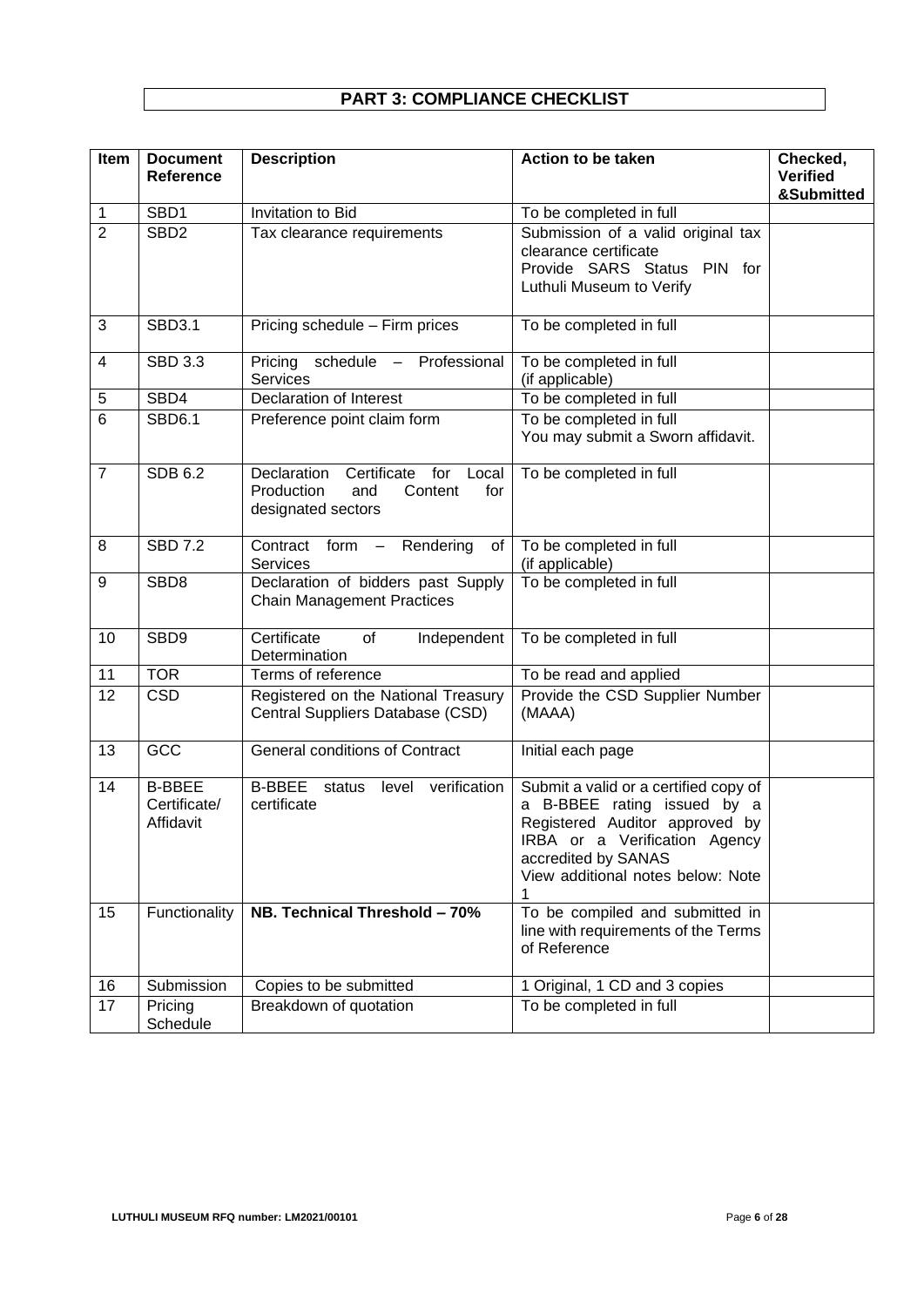#### **Additional Notes:**

- 1. Broad Based Black Economic Empowerment (B-BBEE) rating 3 or better to be submitted.
	- a. A trust, consortium or joint venture must submit a consolidated B-BBEE Status Level Verification Certificate for every separate bid.
	- b. Public entities and tertiary institutions must also submit B-BBEE Status Level Verification Certificates together with their bids.
- 2. Check list to be completed and attached to the bid submission.
- 3. Incomplete documents will be regarded as non-responsive
- 4. All forms to be completed in black ink
- 5. No correction fluid to be used in the document, changes should be made by drawing a line through the incorrect information, and initialling the change
- 6. No late quotations / s will be accepted
- 7. The Luthuli Museum reserves the right to award or may not award or to partially award.

**\_\_\_\_\_\_\_\_\_\_\_\_\_\_\_\_\_\_\_\_\_\_\_\_\_\_\_\_\_\_\_\_\_\_\_\_\_\_\_\_\_\_\_\_\_\_\_\_\_\_\_\_\_\_\_\_\_\_\_\_\_\_\_\_\_\_\_\_\_\_\_\_\_\_\_\_**

# SIGNATURE(S) OF DER(S) (DULY AUTHORISED)

………………………………………………..

…………………………….………………….

| NAME: |  |
|-------|--|
|       |  |

TITLE: ………………………………………

DATE: ………………………………………

**COMPANY STAMP**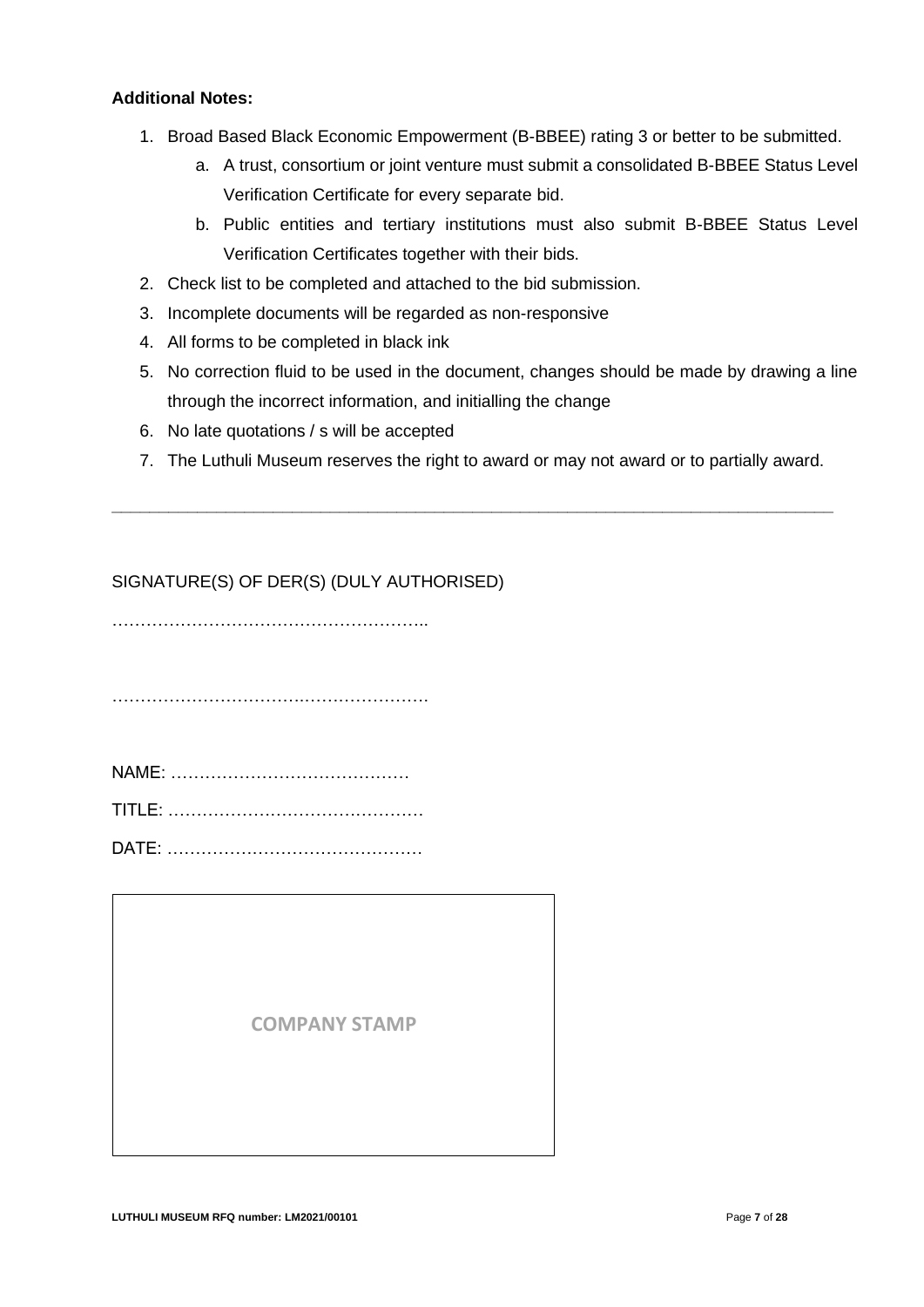# **PART 4: TECHNICAL SPECIFICATIONS PACK**



# **LUTHULI MUSEUM**

# **APPOINTMENT OF A QUALIFIED / CERTIFIED SERVICE PROVIDER TO PROVIDE WEBSITE HOSTING AND SUPPORT SERVICES FOR THREE YEARS (36 MONTHS)**

# 4. DESCRIPTION OF SERVICE REQUIRED

**N.B** *It is mandatory for bidders to complete or answer this part fully by indicating Y / N to indicate acceptance and understanding of the description of service. A column is provided for remarks or deviation for the service provider in case of a 'No' answer or requirement for clarity. The Bid shall be treated as incomplete and shall be disqualified if this section is not complete fully.* 

| ITEM      | <b>DESCRIPTION</b>                                                                         | <b>COMPLIANCE</b> | <b>REMARKS/DEVIATION</b> |
|-----------|--------------------------------------------------------------------------------------------|-------------------|--------------------------|
| <b>NO</b> |                                                                                            | YES/NO            |                          |
| 4.1       | <b>Website hosting</b>                                                                     |                   |                          |
|           | 4.1.1 Perform migration from the existing hosts                                            |                   |                          |
|           | 4.1.2 Maintain stable and secure website                                                   |                   |                          |
|           | 4.1.3 Host and stores data which allows for easy<br>maintenance and access by online users |                   |                          |
|           | <b>Provide Monthly Reports on the 2 Websites</b>                                           |                   |                          |
| 4.2       | The reports should include the following                                                   |                   |                          |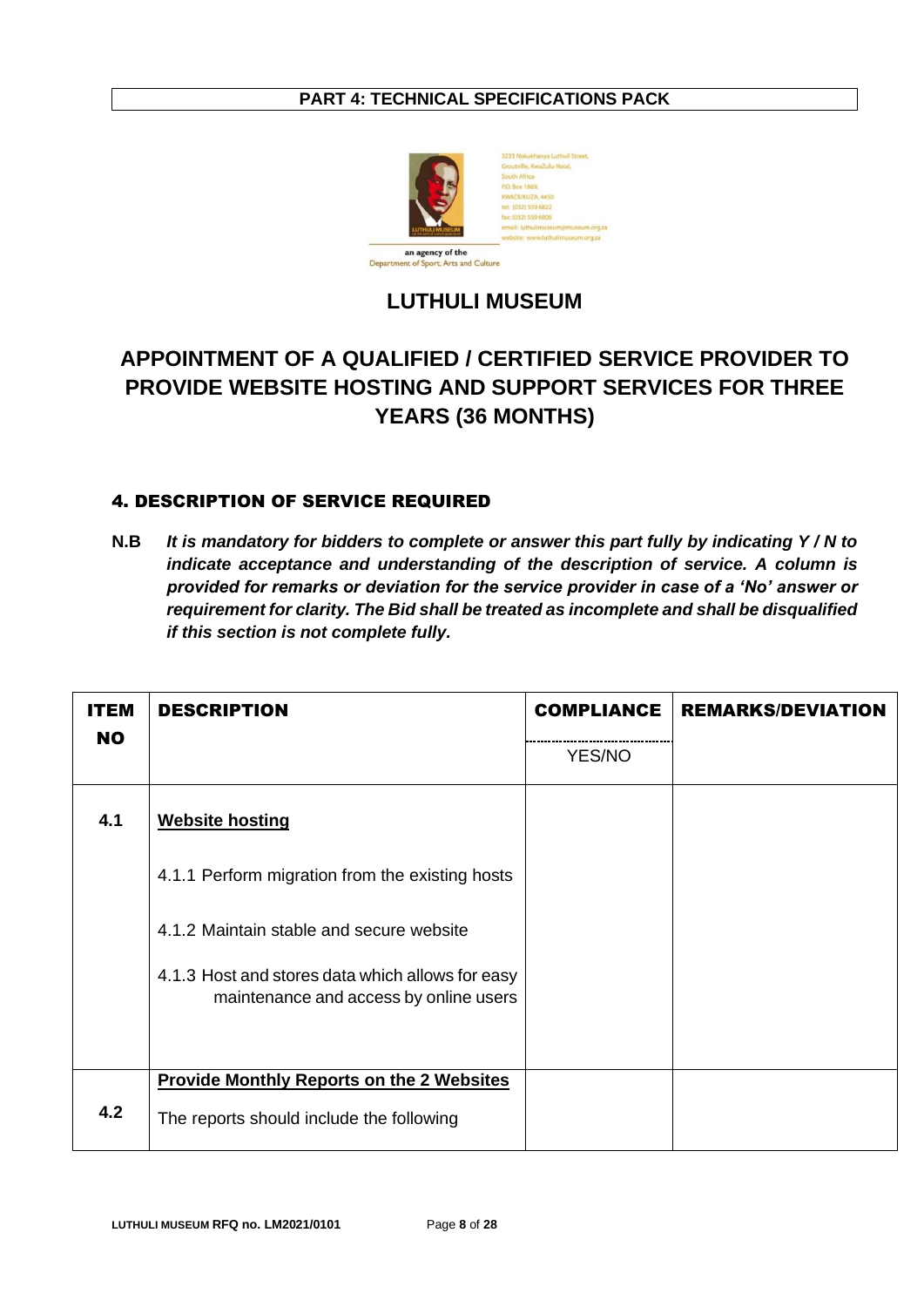|     | Website traffic<br>4.2.1<br>a. Overall Traffic with comparison from<br>previous month<br>b. Traffic Sources<br>c. Number of mobile devices that<br>accessed the websites<br>d. Top Countries that are accessing<br>the websites<br>e. Top Cities that are accessing the<br>website<br>f. Top social visits<br>g. Top landing pages<br>4.2.2<br>Analytical data of the website traffic                                                                                                                                                                                           |  |
|-----|---------------------------------------------------------------------------------------------------------------------------------------------------------------------------------------------------------------------------------------------------------------------------------------------------------------------------------------------------------------------------------------------------------------------------------------------------------------------------------------------------------------------------------------------------------------------------------|--|
| 4.3 | 4.3.1 Provide web development and design<br>services when required<br>4.3.2 Perform revisions, edits and add new                                                                                                                                                                                                                                                                                                                                                                                                                                                                |  |
|     | pages and live feeds from Luthuli<br>Museums official social media platforms.                                                                                                                                                                                                                                                                                                                                                                                                                                                                                                   |  |
| 4.4 | <b>Support</b>                                                                                                                                                                                                                                                                                                                                                                                                                                                                                                                                                                  |  |
|     | 4.4.1 Provide basic technical support for all<br>three websites.<br>4.4.2 Online solutions development<br>4.4.3 Content marketing strategy<br>development<br>4.4.4 Search Engine optimization<br>4.4.5 Ensure the websites remain online 24<br>hours daily, 7 days a week and 365/6<br>days in the year.<br>4.4.6 Should any of the websites get hacked<br>or infected with a virus remedial action<br>must be taken to ensure the threat is<br>neutralized and the websites gets back<br>online as soon as possible.<br>4.4.7 Quarterly meetings to discuss website<br>reports |  |
|     | 4.4.8 Provide training on minimum training<br>on website maintenance                                                                                                                                                                                                                                                                                                                                                                                                                                                                                                            |  |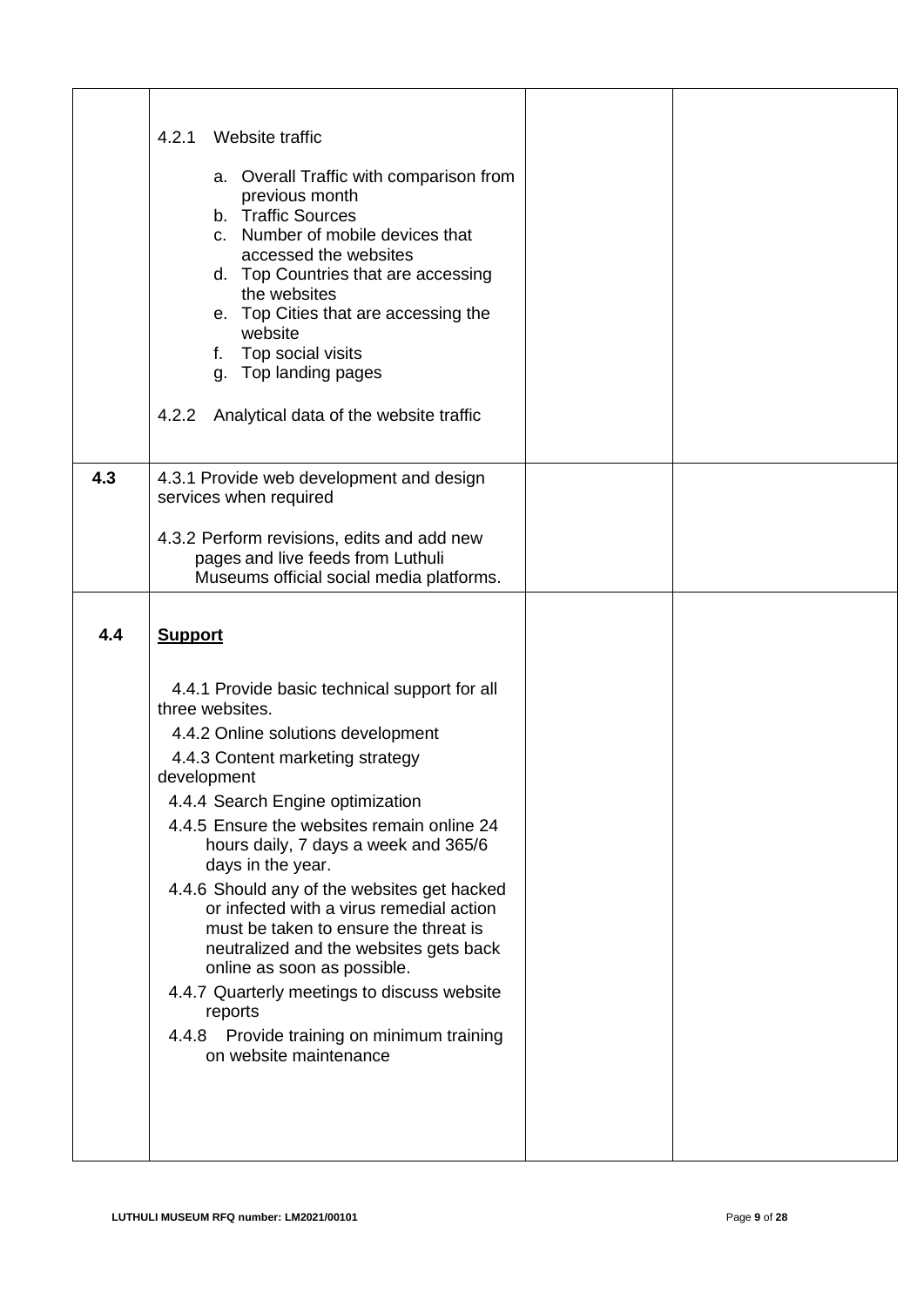| 4.5 | <b>MAINTENANCE</b>                                                                                                                                                                                                    |  |
|-----|-----------------------------------------------------------------------------------------------------------------------------------------------------------------------------------------------------------------------|--|
|     | 4.5.1 Strengthen security, boost page load<br>times, and optimise performance, all to ensure a<br>smooth user experience.<br>4.5.2 Ensure that the website is back online in<br>efficiently in the event it goes down |  |

# **4.6 EVALUATION CRITERIA**

Submitted bids will be evaluated, and points will be allocated based on compliance to specifications, price and specific goals.

The 80/20 principal will apply in terms of the Preferential Procurement Policy Framework Act, No 5 of 2000 (PPPFA) and its regulations

| <b>NO</b>     | <b>ITEM</b>                                               | <b>EVALUATION CRITERIA</b>                                                                                                                                                                                                             | <b>WEIGHT</b> | <b>VALUE</b> |
|---------------|-----------------------------------------------------------|----------------------------------------------------------------------------------------------------------------------------------------------------------------------------------------------------------------------------------------|---------------|--------------|
| $\mathbf 1$ . | <b>COMPANY</b><br><b>PROFILE AND</b><br><b>EXPERIENCE</b> | No of years the business has been<br>operating in the ICT field and list of client<br>references and size of previous<br>contracts or projects of this nature.<br>(Provide the name of the institutions and<br>contactable references) | 25            |              |
| 2.            | <b>COMPLIANCE WITH</b><br><b>SPECIFICATIONS</b>           | Compliance with the requirements as set<br>out in Specification's document and the<br><b>Terms and Conditions</b>                                                                                                                      | 20            |              |
| 3.            | <b>ACCREDITATION /</b><br><b>CERTIFICATION</b>            | Submitted proof of verifiable<br>qualification/s; certification or<br>accreditation as a server installer                                                                                                                              | 15            |              |
| 4.            | <b>PROJECT</b><br><b>METHODOLOGY</b>                      | Implementable server installation design<br>and work plan clearly outlining work to<br>be done and timelines                                                                                                                           | 30            |              |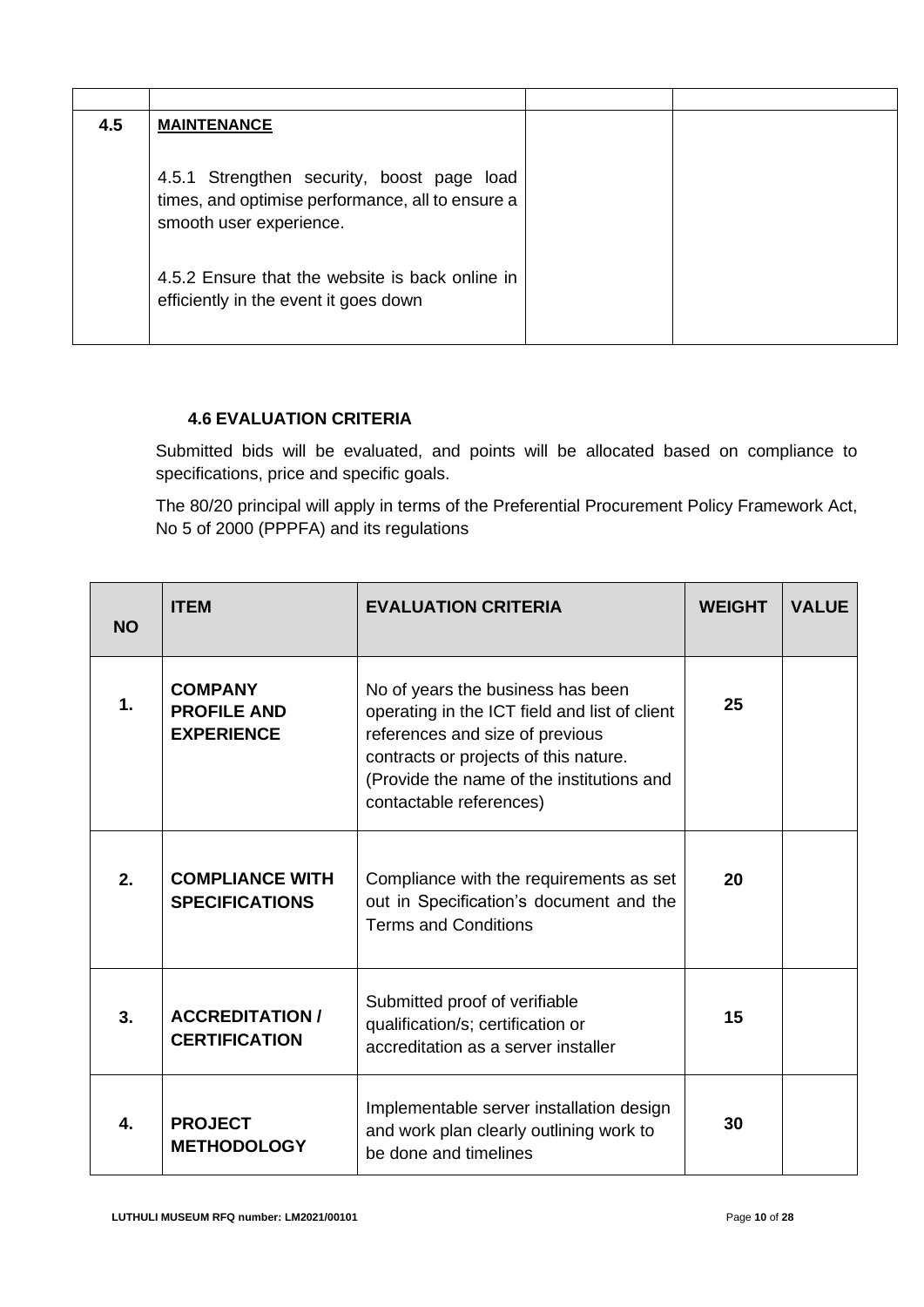| 5            | <b>Financial Viability</b>               | <b>Audited Annual Financial</b><br>1.<br>Statements for the past 3 years<br>Three months bank Statement with<br>2.<br>accurate and reliable information | 10  |  |
|--------------|------------------------------------------|---------------------------------------------------------------------------------------------------------------------------------------------------------|-----|--|
| <b>TOTAL</b> |                                          |                                                                                                                                                         | 100 |  |
| $*$ NB       | responsive bid and will be disqualified. | Any bidder that scores less than 70 out of 100 will be regarded as submitting a non-                                                                    |     |  |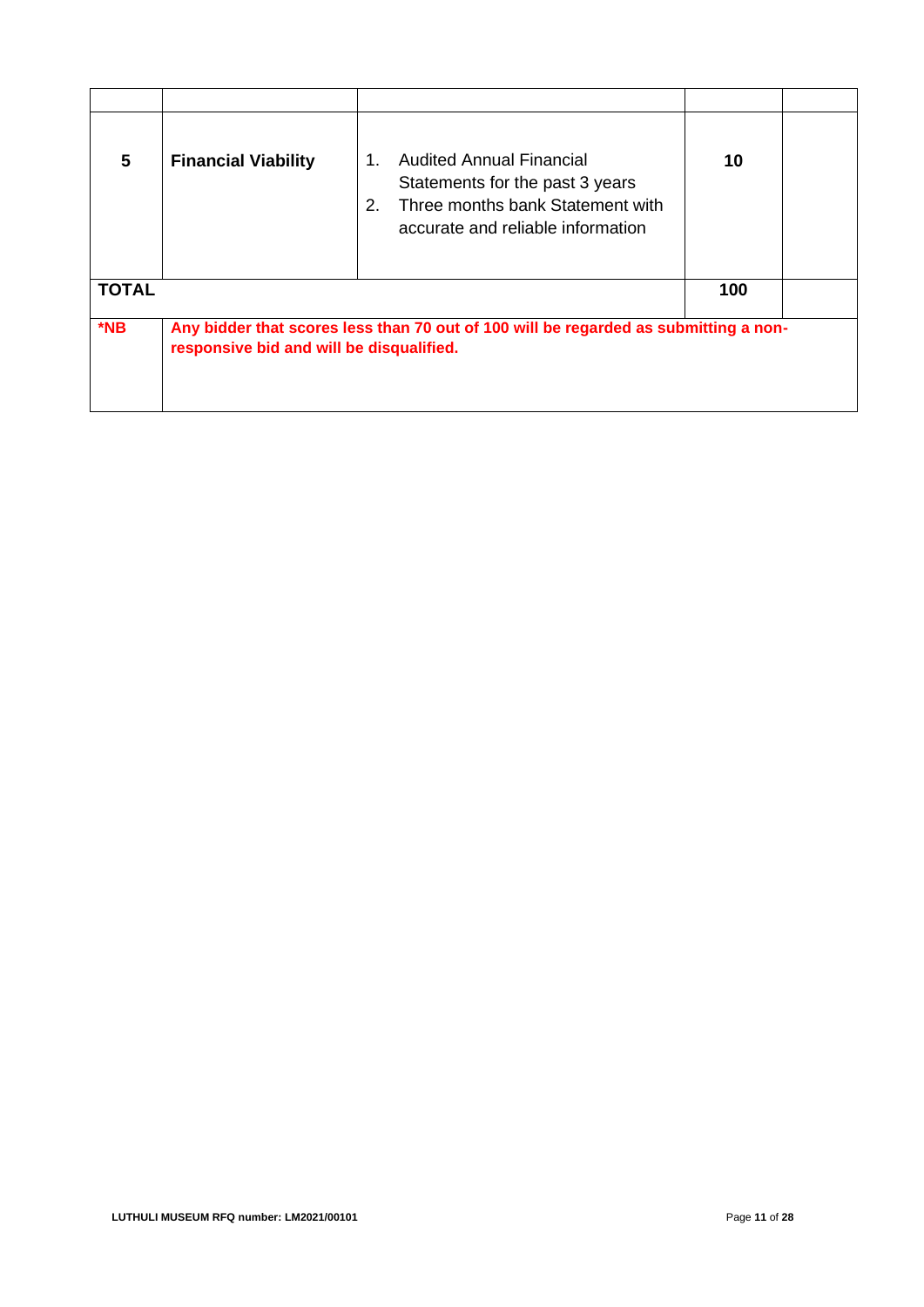

3233 Nokukhanya Luthuli Street,<br>Groutville, KwaZulu-Natal,<br>South Africa<br>P.O. Box 1869, KWADUKUZA, 4450<br>tel: (032) 559 6822 ter: (032) 559 6822<br>fax: (032) 559 6806<br>email: luthulimuseum@museum.org.za bsite: www.luthullmuseum.org.za

Department of Sport, Arts and Culture

# **PRICING SCHEDULE**

| <b>REQUEST FOR QUOTATION (RFQ)</b><br><b>NUMBER</b> | RFQ: LM2021/101           |
|-----------------------------------------------------|---------------------------|
| <b>NAME OF BIDDER</b>                               |                           |
| <b>CLOSING DATE AND TIME</b>                        | 15 DECEMBER 2021 AT 15H30 |

| <b>ITEM</b>      | <b>DESCRIPTION</b> | QTY                | <b>TOTAL</b><br><b>PRICE</b> |
|------------------|--------------------|--------------------|------------------------------|
| 1.               |                    |                    |                              |
| $\overline{2}$ . |                    |                    |                              |
| $\overline{3}$ . |                    |                    |                              |
| $\overline{4}$ . |                    |                    |                              |
| 5.               |                    |                    |                              |
| 6.               |                    |                    |                              |
| $\overline{7}$ . |                    |                    |                              |
| $\overline{8}$ . |                    |                    |                              |
| 9.               |                    |                    |                              |
| 10.              |                    |                    |                              |
|                  |                    | Sub-Total          |                              |
|                  |                    | Vat 15%            |                              |
|                  |                    | <b>Grand Total</b> |                              |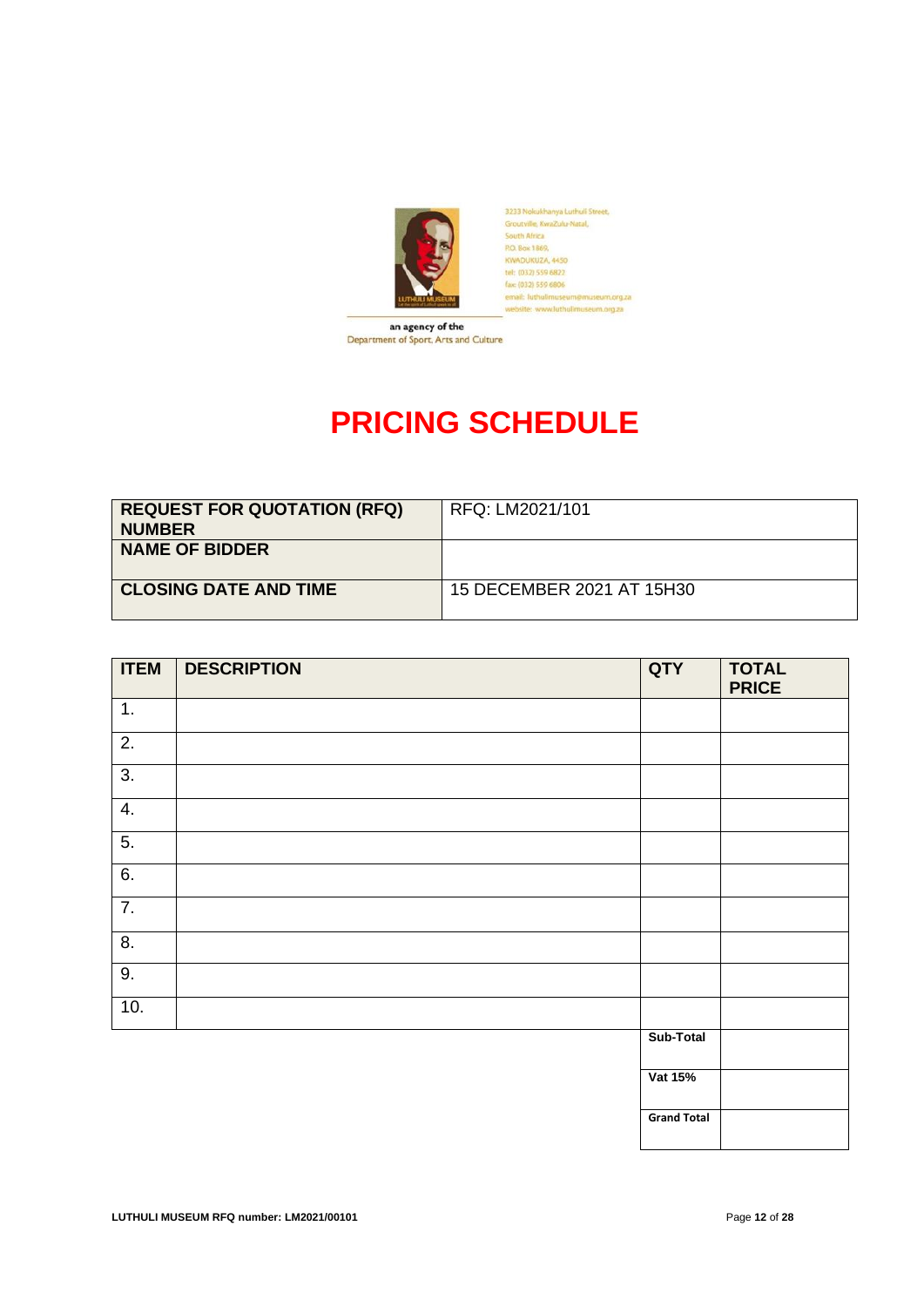- ❖ The Bidder warrants that the pricing quoted is free of any errors and that the pricing is in compliance to the specifications.
- ❖ The Bidder provides the Luthuli Museum with an Unconditional discount of \_\_\_\_\_\_\_\_\_\_\_\_\_\_\_ %.

Signature: \_\_\_\_\_\_\_\_\_\_\_\_\_\_\_\_\_\_\_\_\_\_\_\_\_\_\_\_\_\_\_\_

Capacity: \_\_\_\_\_\_\_\_\_\_\_\_\_\_\_\_\_\_\_\_\_\_\_\_\_\_\_\_\_\_\_\_\_

Date: \_\_\_\_\_\_\_\_\_\_\_\_\_\_\_\_\_\_\_\_\_\_\_\_\_\_\_\_\_\_\_\_\_\_\_\_

**COMPANY STAMP**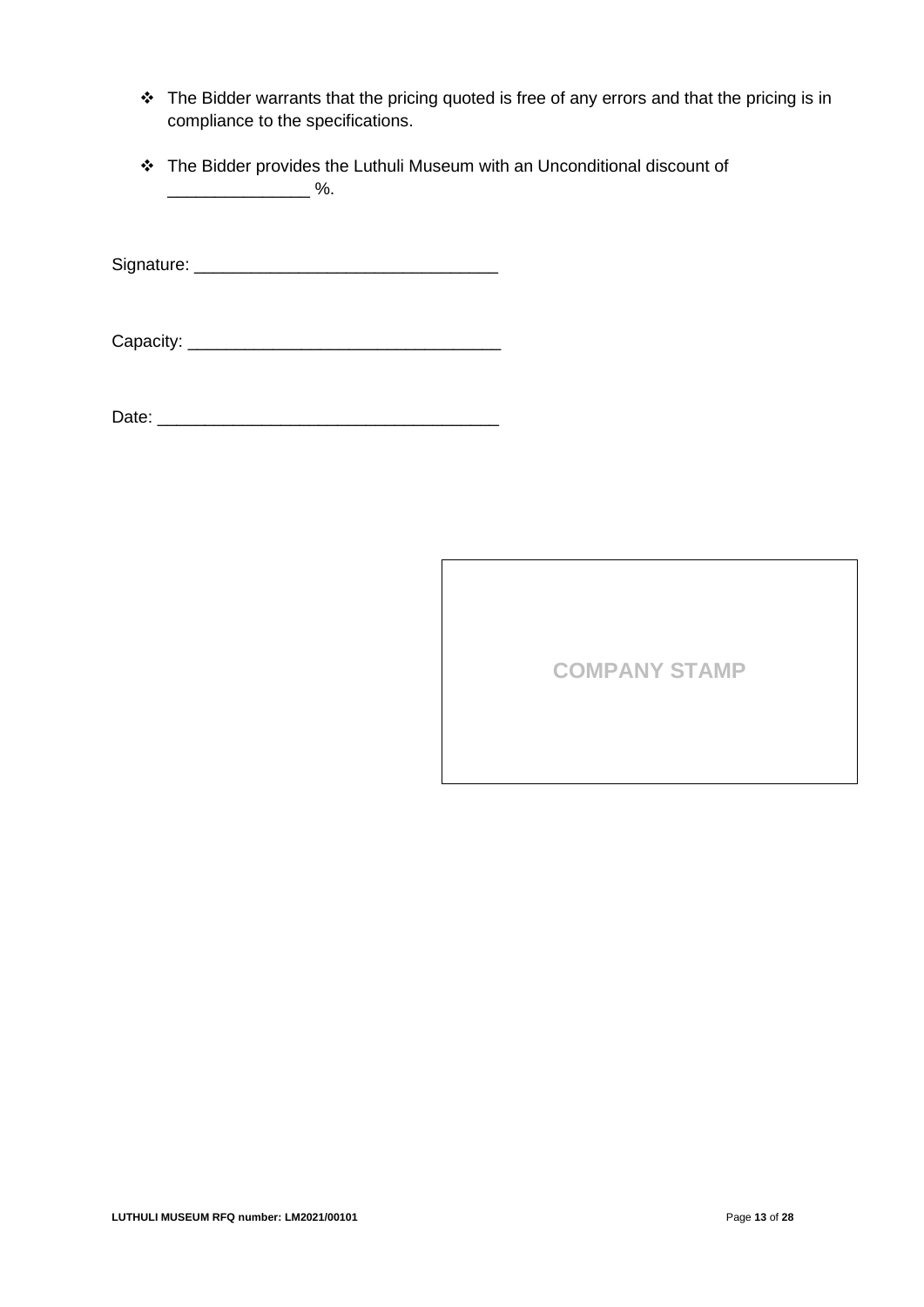#### **4.7 TERMS OF REFERENCE**

#### **4.7.1 DEFINITIONS**

- 4.7.1.1 "**Acceptable bid"** any bid, which, in all respects, complies with the specifications and conditions of the RFQ as set out in this document.
- 4.7.1.2 "**B-BBEE**" broad-based black economic empowerment as defined in section 1 of the Broad-Based Black Economic Empowerment Act.
- 4.7.1.3 "**B-BBEE status level of contributor**" the B-BBEE status received by a measured entity based on its overall performance using the relevant scorecard contained in the Codes of Good Practice on Black Economic Empowerment, issued in terms of section 9(1) of the Broad-Based Black Economic Empowerment Act.
- 4.7.1.4 **"Bid"** a written offer in a prescribed or stipulated form in response to an invitation by an organ of state for the provision of services, works or goods through price quotations, advertised bidding processes or proposals.
- 4.7.1.5 "**Bidders**" **-** any enterprise, consortium or person, partnership, company, close corporation, firm or any other form of enterprise or person, legal or natural, which has been invited by Luthuli Museum to submit a bid in response to this bid invitation.
- 4.7.1.6 "**Broad-Based Black Economic Empowerment Act**" the Broad-Based Black Economic Empowerment Act, 2003 (Act No. 53 of 2003).
- 4.7.1.7 "**Comparative Price**" the price after the factors of a non-firm price and all unconditional discounts that can be utilised have been taken into consideration.
- 4.7.1.8 "**Consortium**" several entities joining forces as an umbrella entity to gain a strategic collaborative advantage by combining their expertise, capital, efforts, skills and knowledge for the purpose of executing this bid.
- 4.7.1.9 "**Contractor Agent**" any person mandated by a Prime Contractor or consortium/joint venture to do business for and on behalf of, or to represent in a business transaction, the Prime Contractor and thereby acquire rights for the Prime Contractor or consortium/joint venture against SITA or an organ of state and incur obligations binding the Prime Contractor or consortium/joint venture in favour of SITA or an organ of state.
- 4.7.1.10 **"Co-operative"** an autonomous association of persons united voluntarily to meet their common economic and social needs and aspirations through jointly owned and democratically controlled enterprise organised and operated on co-operative principles.
- 4.7.1.11 **"Designated Group"** means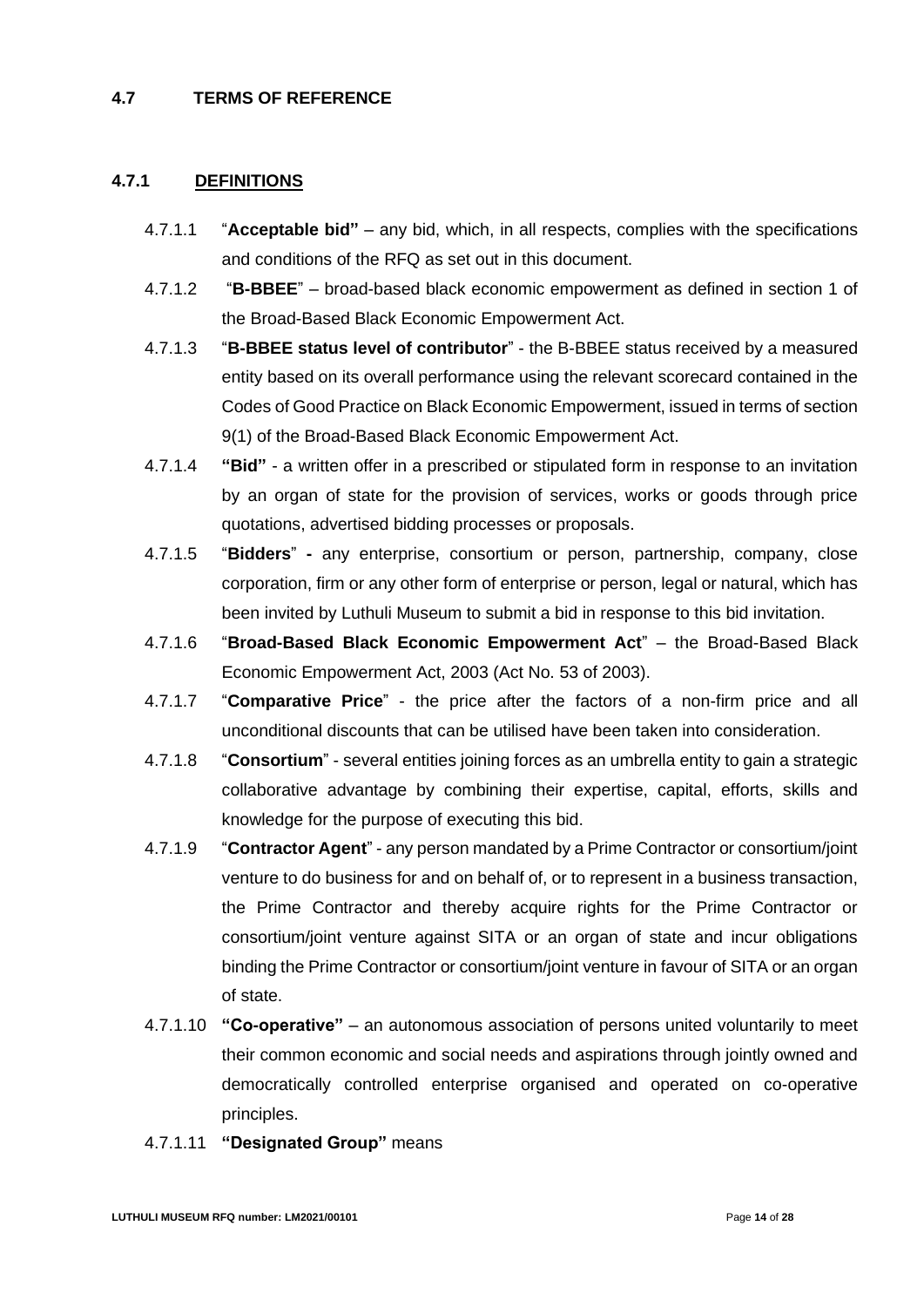- a) Black designated groups;
- b) Black people;
- c) Women;
- d) People with disabilities; or
- e) Small enterprises as defined in sections 1 of the National Small Enterprise Act, 1996 (Act No. 102 of 1996)
- 4.7.1.12 **"Designated Sector"** a sector, sub-sector or industry or product in designated in accordance with national development and industrial policies for local production and content, where only locally produced services or goods or locally manufactured goods meet the stipulated minimum threshold for local production and content, taking into account economic and other relevant factors.
- 4.7.1.13 **"Exempted Micro Enterprise (EME)"** An entity with an annual turnover of R 10 (ten) million or less.
- 4.7.1.14 "**Firm Price**" the price that is only subject to adjustments in accordance with the actual increase or decrease resulting from the change, imposition or abolition of customs or excise duty and any other duty, levy or tax which, in terms of a law or regulation is binding on the contractor and demonstrably has influence on the price of any supplies or the rendering cost of any service, for the execution of a contract.
- 4.7.1.15 "**Goods**" any work, equipment, machinery, tools, materials or anything of whatever nature to be rendered to Luthuli Museum delegate by the Successful bidder in terms of this bid.
- 4.7.1.16 "**Imported Content**" that portion of the Bid price represented by the cost of components, parts or materials which have been or are still to be imported (whether by the supplier or its subcontractors) and which costs are inclusive of the costs abroad, plus freight and other direct importation costs, such as landing costs, dock dues, import duty, sales duty or other similar tax or duty at the South African port of entry.
- 4.7.1.17 "**Joint Venture**" (Project) two or more businesses joining together under a contractual agreement to conduct a specific business enterprise with both parties sharing profit and losses. The venture is for one specific project only, rather than for a continuing business relationship as in a strategic alliance. It is about sharing risk with others and providing one or more missing and needed assets and competencies.
- 4.7.1.18 "**Local content**" that portion of the Bid price, which is not included in the imported content, provided that local manufacture does take place;
- 4.7.1.19 "**Person(s)**" a natural and/or juristic person(s).
- 4.7.1.20 **"Price"** includes all applicable taxes less all unconditional discounts.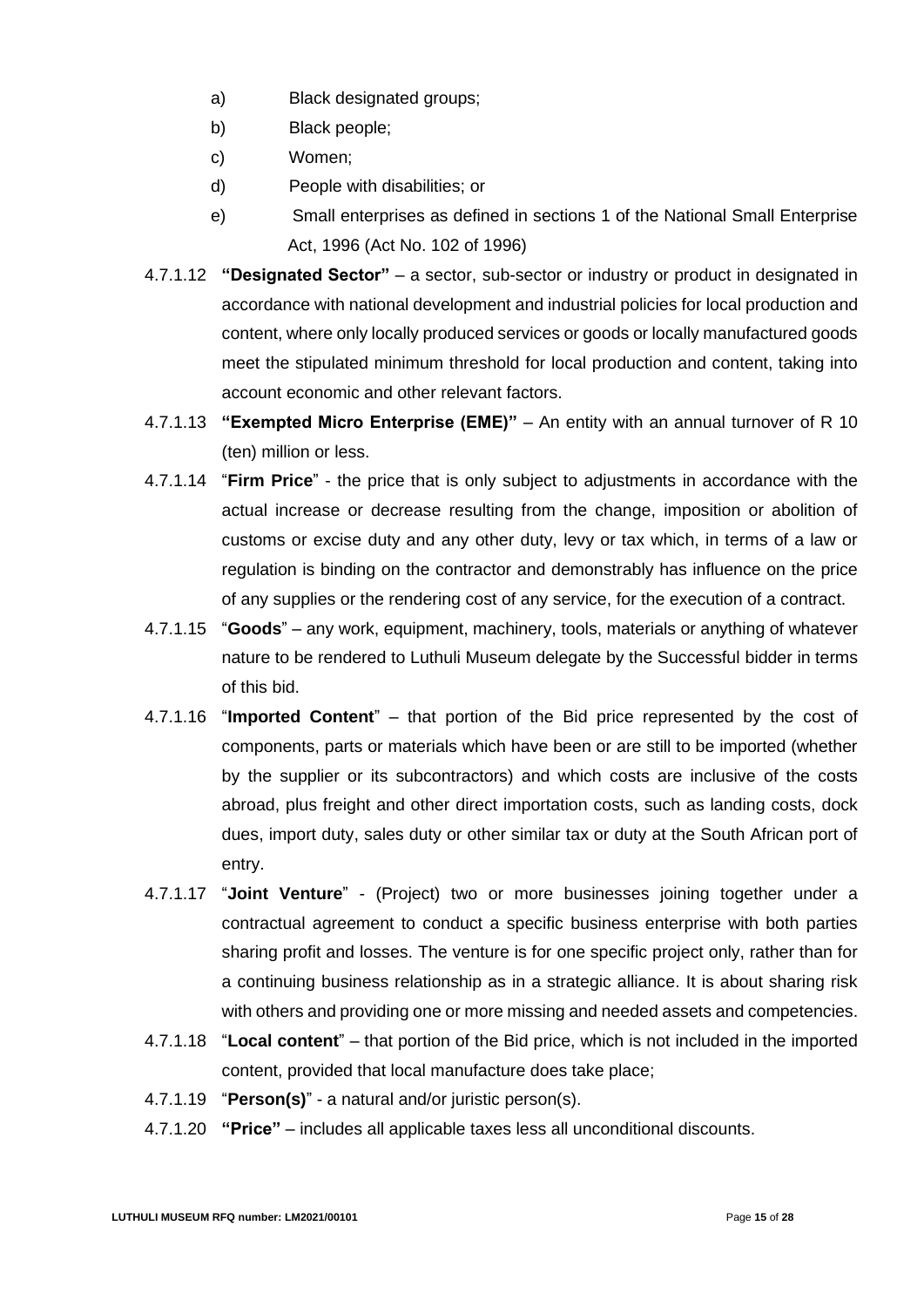- 4.7.1.21 "**Prime Contractor**" –any person (natural or juristic) who forwards an acceptable proposal in response to this RFQ with the intention of being the main contractor should the proposal be awarded to him/her.
- 4.7.1.22 **"Proof of B-BBEE status level contributor"** means
	- a) the B-BBEE status level certificate issued by an authorised body or person;
	- b) a sworn affidavit as prescribed by the B-BBEE Codes of Good Practice; or
	- c) any other requirement prescribed in terms of the Broad-Based Black Economic Empowerment Act.
- 4.7.1.23 "**Rand Value**" the total estimated value of a contract in Rand, calculated at the time of invitations and includes all applicable taxes and excise duties.
- 4.7.1.24 "**SMME**" bears the same meaning assigned to this expression in the National Small Business Act, 1996 (Act No. 102 of 1996).
- 4.7.1.25 "**Sub-contract**" the primary contractor's assigning, leasing, making out work to, or employing, another person to support such primary contractor in the execution of part of a project in terms of the contract.
- 4.7.1.26 "**Subcontractor**" any person (natural or juristic) who is subcontracted a portion of an existing contract by a Prime Contractor.
- 4.7.1.27 "**Successful bidder**" the organisation or person with whom the order is placed and who is contracted to execute the work as detailed in the bid.

# **4.7.2 ACRONYMS AND ABBREVIATIONS**

The following acronyms and abbreviations are used in this proposal and must be similarly used in the proposal submitted in response and shall have the meaning ascribed thereto below:

| Abbreviations/acronyms | <b>Description</b>                            |
|------------------------|-----------------------------------------------|
| <b>B-BBEE</b>          | <b>Broad-Based Black Economic Empowerment</b> |
| <b>BEE</b>             | <b>Black Economic Empowerment</b>             |
| <b>CPI</b>             | <b>Consumer Price Index</b>                   |
| <b>ICT</b>             | Information Communication Technology          |
| IS                     | <b>Information Systems</b>                    |
| <b>ISO</b>             | International Standard Organisation           |
| ΙT                     | Information Technology                        |
| <b>ITC</b>             | Information Technology Committee              |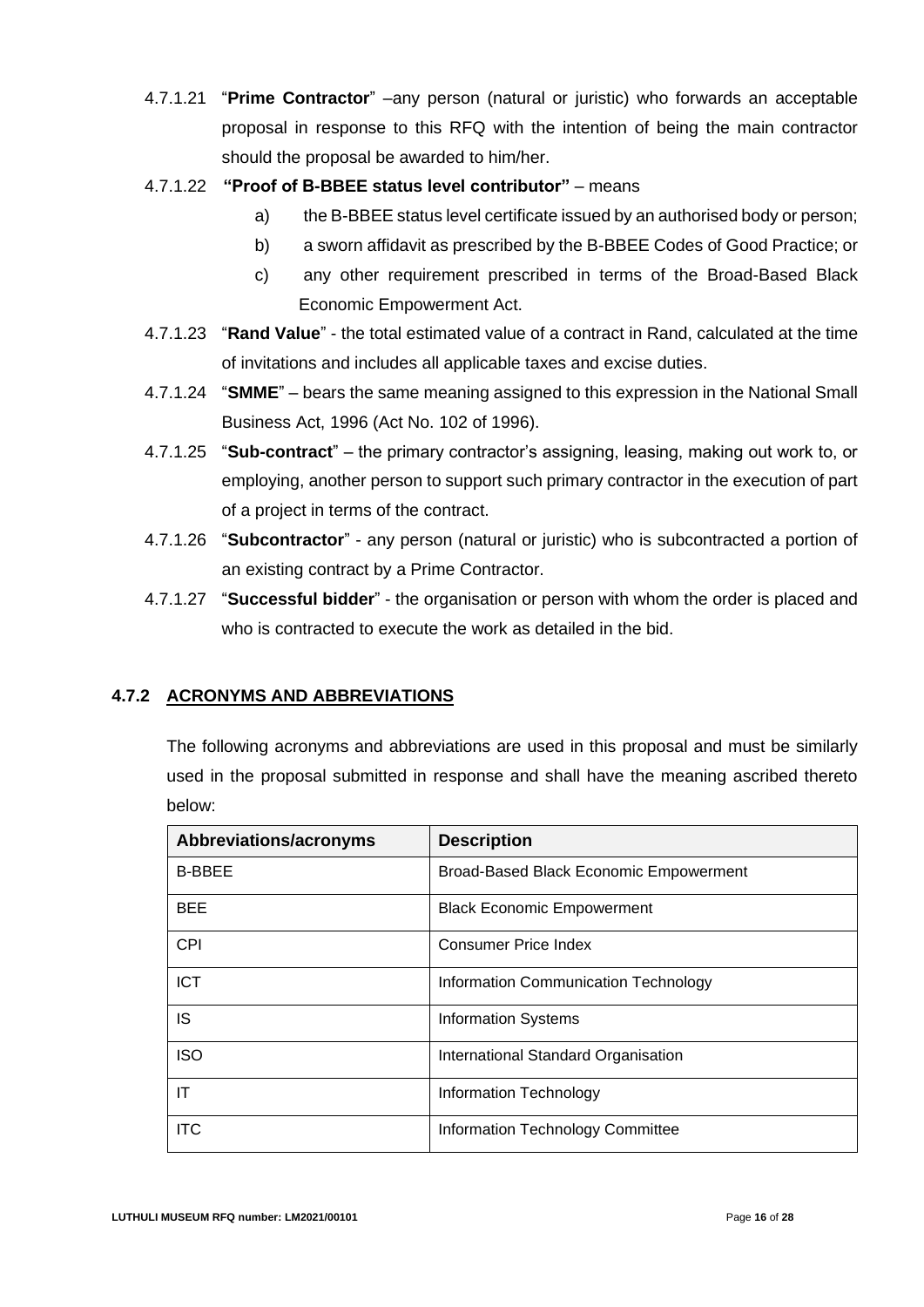| Abbreviations/acronyms | <b>Description</b>                            |
|------------------------|-----------------------------------------------|
| <b>NIPP</b>            | National Industrial Participation Programme   |
| <b>OEM</b>             | <b>Original Equipment Manufacturer</b>        |
| <b>PPPFA</b>           | Preferential Procurement Policy Framework Act |
|                        | <b>Request for Quotation</b>                  |
| <b>RSA</b>             | Republic of South Africa                      |
| <b>SLA</b>             | Service Level Agreement                       |
| <b>URS</b>             | <b>User Requirements Specification</b>        |
| <b>RFQ</b>             | <b>Request For Quotation</b>                  |

# **4.7.3 GENERAL RULES AND INSTRUCTIONS**

#### **4.7.3.1 News and press releases**

Bidders or their agents shall not make any news releases concerning this or the awarding of the same or any resulting agreement(s) without the consent of, and then only in coordination with the Luthuli Museum.

## **4.7.3.2 Precedence of documents**

This consists of several sections. Where there is a contradiction in terms between the clauses, phrases, words, stipulations or terms and herein referred to generally as stipulations in this and the stipulations in any other document attached hereto, or the bid submitted hereto, the relevant stipulations in this bid shall take precedence.

#### **4.7.3.3 Preferential procurement reform**

The Luthuli Museum shall apply the principles of the Preferential Procurement Policy Framework Act, (Act No. 5 of 2000) to this proposal read together with the Preferential Regulations, 2011.

#### **4.7.3.4 National Industrial Participation Programme**

The Industrial Participation policy, which was endorsed by Cabinet on 30 April 1997, is applicable to contracts that have an imported content. The NIP is obligatory and therefore must be complied with. Bidders are required to sign and submit the Standard Bidding Documents (SBD).

## **4.7.3.5 Language**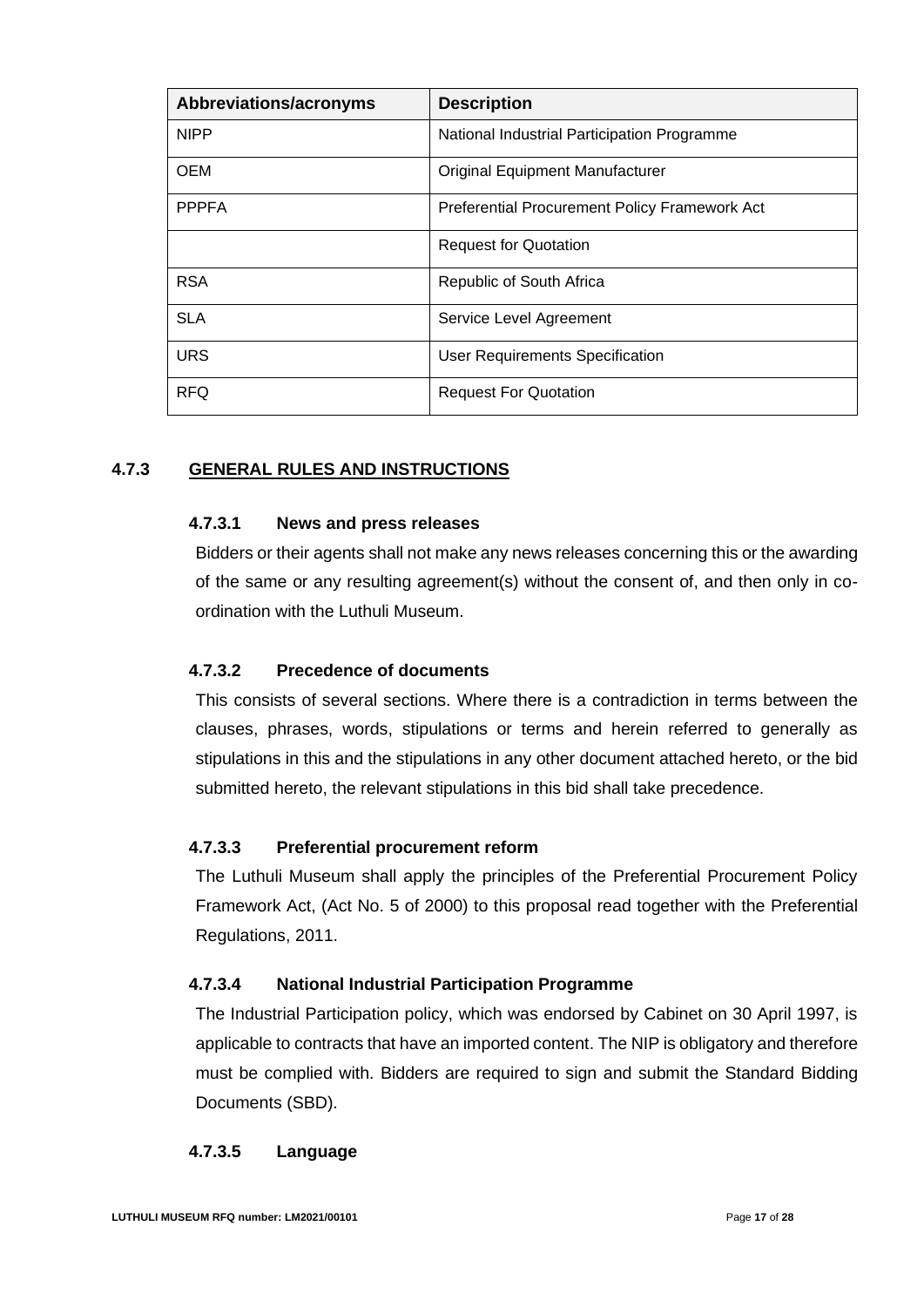Bids shall be submitted in English.

## **4.7.3.6 Gender**

Any word implying any gender shall be interpreted to imply all other genders.

## **4.7.3.7 Headings**

Headings are incorporated into this bid document and submitted in response thereto, for ease of reference only and shall not form part thereof for any purpose of interpretation or for any other purpose.

## **4.7.3.8 Occupational Injuries and Diseases Act 13 of 1993**

The bidder warrants that all its employees (including the employees of any sub-contractor that may be appointed) are covered in terms of the Compensation for Occupational Injuries and Diseases Act 13 of 1993 and that the cover shall remain in force for the duration of the adjudication of this bid and/ or subsequent agreement.

Luthuli Museum reserves the right to request the bidder to submit documentary proof of the bidder's registration and "good standing" with the Compensation Fund, or similar proof acceptable to Luthuli Museum.

## **4.3.3.9. Formal contract**

This bid, all the appended documentation and the proposal in response thereto read together, form the basis for a formal contract to be negotiated and finalised between the Luthuli Museum and/or its clients and the enterprise(s) to whom the Luthuli Museum awards the bid in whole or in part.

- 4.3.3.9.1. Any offer and/or acceptance entered verbally between Luthuli Museum and any vendor, such offer shall not constitute a contract and thus not binding on the parties.
- 4.3.3.9.2. This bid is subject to General Conditions of Contract, Special Contract Conditions and any other contract conditions to be finalised during contracting.
- 4.3.3.9.3. The laws of the RSA shall govern this bid and the bidders hereby accept that the courts of the Republic of South Africa shall have the jurisdiction.

#### **4.3.3.10. Bid preparation**

All additions to the proposal documents i.e. annexures, supporting documentation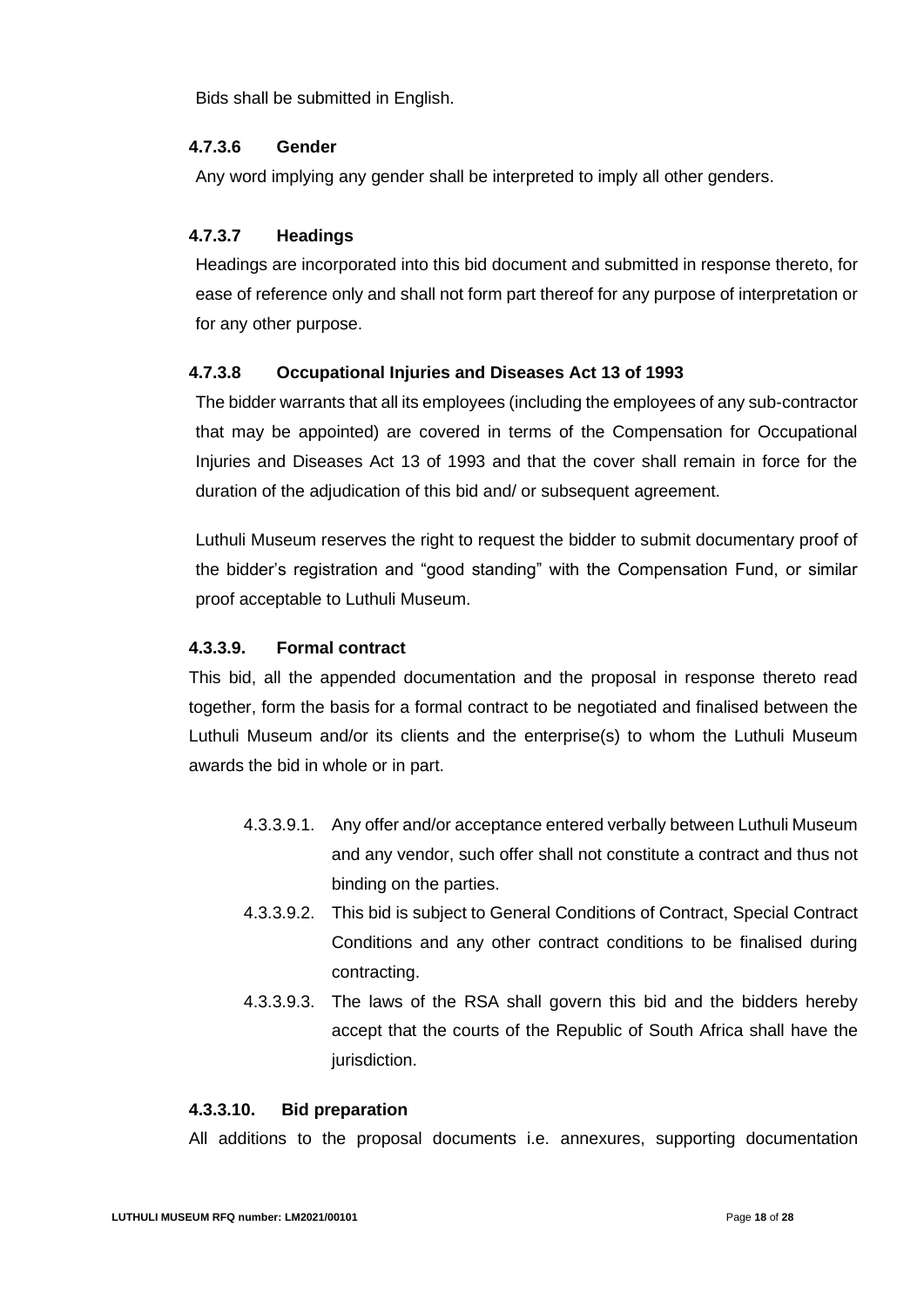pamphlets, photographs, technical specifications and other support documentation covering the goods offered etc. shall be neatly bound as part of the schedule concerned.

#### **4.3.3.11. Oral presentations**

Bidders who submit s in response to this bid may be required to give an oral presentation, which may include, but is not limited to, an equipment/service demonstration of their proposal to the Luthuli Museum. This provides an opportunity for the vendor to clarify or elaborate on the proposal. This is a fact finding and explanation session only and does not include negotiation. The Luthuli Museum shall schedule the time and location of these presentations.

# **4.3.3.12. Objection to brand specific requirements**

The specifications in this document are not brand specific. Any bidder who has reasons to believe that the bid specification is based on a specific brand must inform the Luthuli Museum within five (5) days after the publication of the bid .

# **4.3.4. INSTRUCTIONS FOR SUBMITTING BIDS**

## **Bid responses must be submitted as follows:**

- **4.3.4.1.** submissions may be submitted electronically **(CD – must have 1 original hardcopy) and 3 hardcopies**. To ensure that the electronic copies are not damaged, the bidder must submit the CDs in a sealed padded envelop and be clearly marked.
- **4.3.4.2.** The bid document must be signed by an authorised representative or agent. The original copy must be **signed in ink** by an authorised employee, agent or representative of the bidder and each page of the proposal shall contain the initials of same signatories.
- **4.3.4.3.** Bidders shall submit proposal responses in accordance with the prescribed manner of submission as specified above. **Failure to comply with the above instructions on submitting a proposal will lead to disqualification**.
- **4.3.4.4.** The Bid Responses (hard and electronic copies) must be clearly marked as follows: bidder's Name & Contact Details, RFQ Number, RFQ Description, and Closing Date.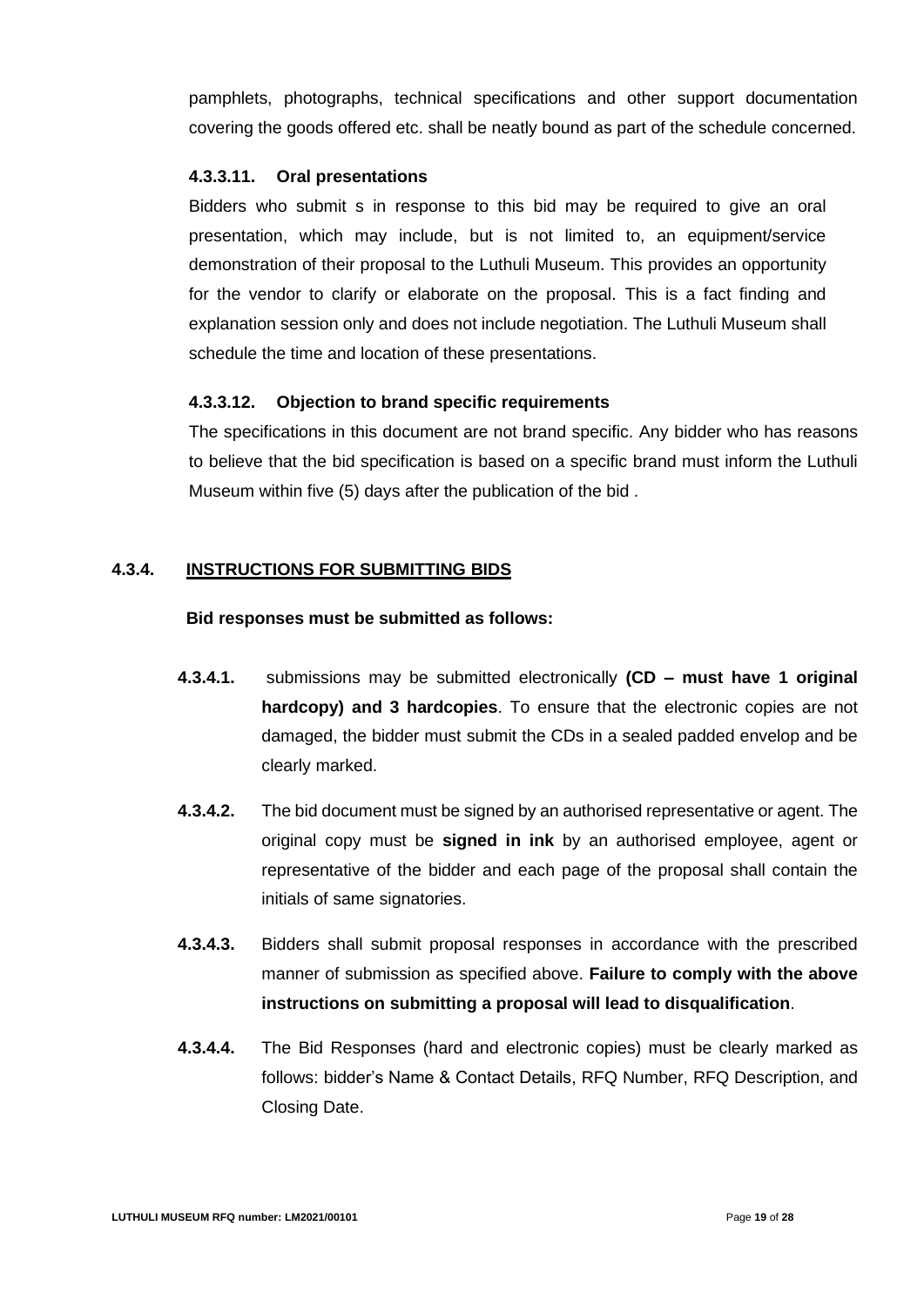- **4.3.4.5.** All bids in this regard shall only be accepted if they have been placed in the Bid box before or on the closing date and stipulated time.
- **4.3.4.6.** Late s shall not be considered.

# **4.3.4.7. No proposal shall be accepted by the Luthuli Museum if submitted in any manner other than as prescribed above.**

# **4.3.5. RETURNABLE**

Bidders shall submit response in accordance with the response format below. Failure to do so shall result in the rejection of the bidder's response.

# **SCHEDULE 1:**

#### **1A: Bid proposal expectations**

The bidder must provide a detailed proposal outlining the services to be rendered, covering as a minimum all the section raised in this document. If any of the requirements will not be offered, this must be stated clearly. A statement is required against every section describing how the requirements will be met.

#### **1B: Organizational profile**

The bidder must reflect all relevant information about itself that may assist the Luthuli Museum assess its capabilities, capacity, outputs, value-adding abilities, competitive advantages.

# **1C: Price and cost structure**

The bidder must provide a firm price for the services to be rendered. This is to be reflected inclusive of VAT.

- **1D:** Where their headquarters are situated.
- **1E:** The names, identity numbers and street addresses of all partners where persons, partnerships or closed corporations' bidder.
- **1F:** A list of references must accompany the bidder and particulars of similar contracts successfully rendered or present contracts, with a clear indication of the cash value and duration must be furnished.
- **1G:** Bidders must provide satisfactory proof of registration as an employer with the Compensation Commissioner and Unemployment Insurance Commissioner.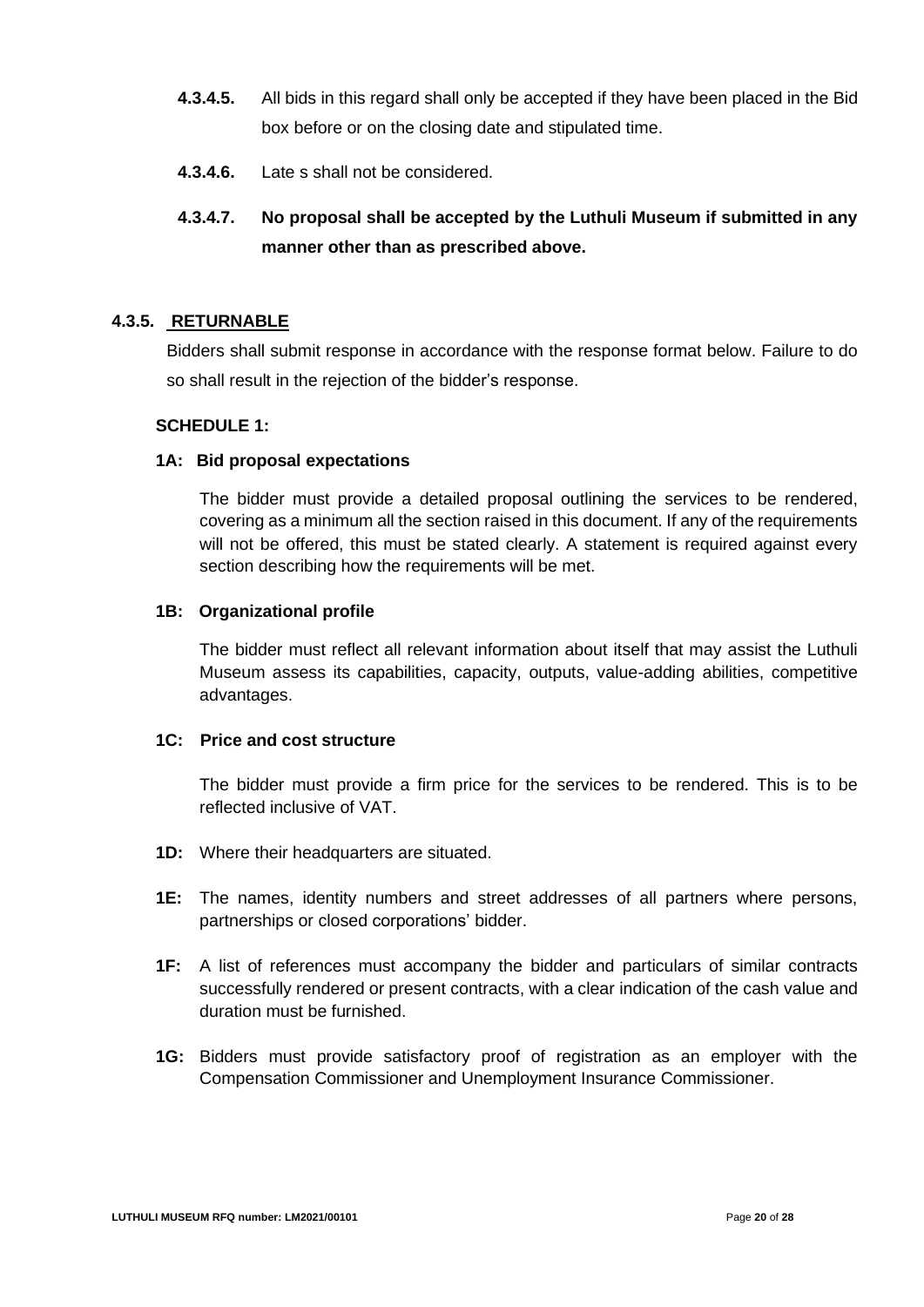#### **SCHEDULE 2:**

- 2A: Bidders to submit original or certified copy of the BBBEE certificates status level as issued and verified by applicable agencies.
- **2B:** Bidders to submit CK certificate from CIPC. All other documents requested must be submitted. Failure to submit will disqualify bidder/s.
- **2C:** Central Supplier Database (CSD) Registration Report.
- **2D:** Proof of accreditation

**SCHEDULE 3:** Section 4.3. of this bid Document.

**SCHEDULE 4:** Technical / Functionality response

#### **SCHEDULE 5: SBD Forms**

- **5A: SBD 1 –** Invitation to Bid
- **5B: SBD 2 –** Tax Clearance Requirements
- **5C: SBD 3.1 –** Pricing Schedule Firm prices
- **5D: SBD 3.3 –** Pricing Schedule Professional Services
- **5E: SBD 4 -** Declaration of interest
- **5F: SBD 6.1 –** Preference Point Claim Form in terms of Preferential Procurement regulations of 2011
- **5G: SBD 6.2 –** Declaration Certificate for Local Production and Content for Designated **Sectors**
- **5H: SBD 7.2 –** Contract Form Rendering of Services
- **5J: SBD 8 –** Declaration of bidders past Supply Chain Management Practices
- **5L: SBD 9 –** Certificate of Independent Determination
- **5M: GCC –** Government Procurement General Conditions of Contract

#### **SCHEDULE 6: Bidder background information materials:**

**6A:** Bidder Operating Organisation – Provide an overview of the operating structure and geographical locations of the firm at the national, regional, and local levels.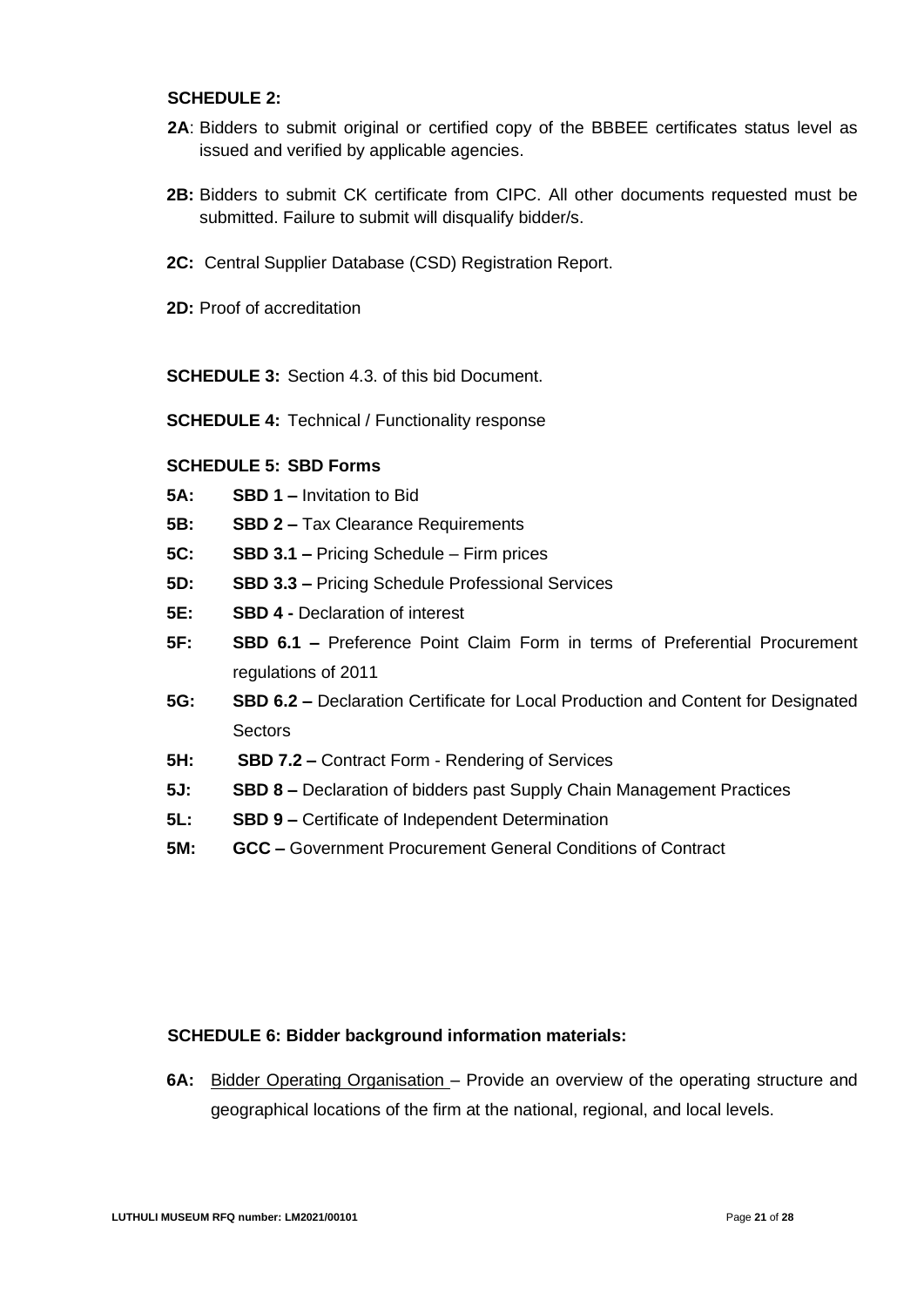**6B:** Corporate Financial Solvency - Provide solvency statement signed by a qualified independent Auditor, that the financial position of the company is sound and that the company will be able to mobilise resources to deliver the project.

# **4.3.6. TERMS AND CONDITIONS OF THE BID**

## **4.3.6.1. Lodging of submissions**:

Four copies must be delivered by hand (one original, three copies and 1 CD) to: The Luthuli Museum 3233 Nokukhanya Luthuli Street **Groutville** KWADUKUZA 4450 Submissions not received on time and date specified will not be considered.

# **4.3.6.2. Compliance with General Conditions of Contract (GCC)**

No Alteration, variation or amendment of the Contract (of which this Bid represent the offer) shall be permitted unless otherwise agreed to in writing. Should the prospective provider, in the case of non-compliance, wish to make any amendments to the conditions stipulated by the Luthuli Museum in this Bid, which shall form the offer element of a Contract and if it is accepted by the Luthuli Museum, then such proposed amendments shall be clearly stipulated by the prospective provider and where possible stating the increase or decrease in the cost involved by such proposal. The Luthuli Museum reserves the right to reject such submissions.

Misrepresentation of facts will result in disqualification and cancellation of the contract.

## **4.3.6.3. Acceptance of Submissions**

The staff complement of the prospective providers will be considered against the reality of societal demographics, for the purpose of affirmation commitment to principles of diversity and employment equity. Prospective providers are requested to include a report on corrective action in their profiles that they send to the Luthuli Museum, as necessary.

## **4.3.6.4. Luthuli Museum Liability:**

The Luthuli Museum does not bind itself to accept the lowest or any Bid proposal, nor to sign any reason for the rejection of a Bid proposal, nor shall it be responsible for or pay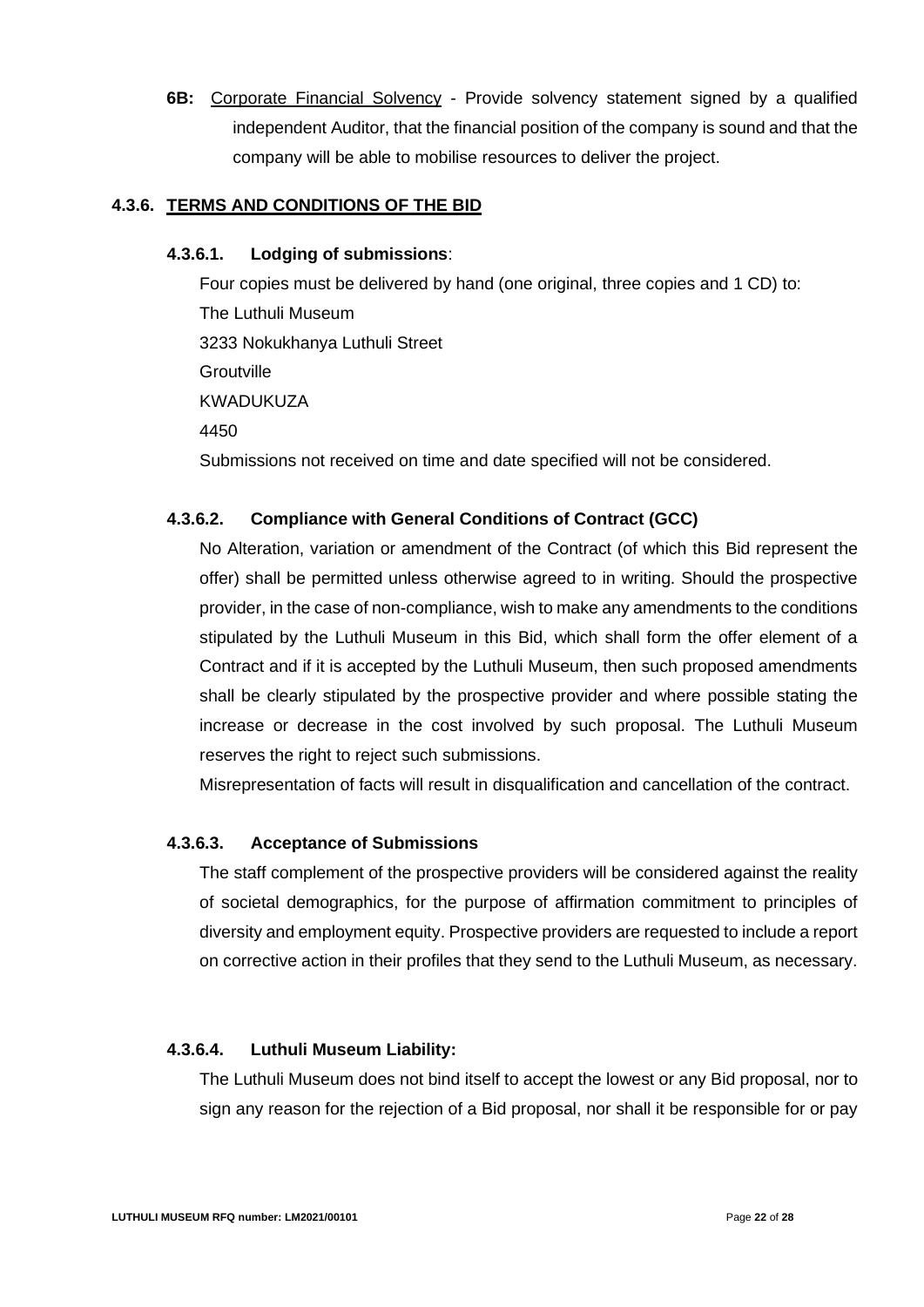any expenses or loss that may be incurred by the prospective provider in the preparation and delivery of its submission.

# **4.3.6.5. Submission Acceptance**

No submission shall be deemed to have been accepted, unless and until a formal contract is prepared and executed.

#### **4.3.6.6. Prices:**

All prices quoted are to be in RSA Rand and inclusive of Value Added Tax (VAT). No change in prices submitted shall be considered after receipt of response to the Bid submission.

#### **4.3.6.7. Amplification of submissions**

The Luthuli Museum may, after the opening of submissions, call on the prospective provider to amplify in writing any matter which is not clear in the prospective provider's submission and such amplification shall form part of the original submission. In the event of the prospective provider failing to supply such information, the submission will be liable to rejection.

#### **4.3.6.8. Cost of Proposal**

Bidders shall bear the costs associated with the preparation and submission of their proposals, the Luthuli Museum will not in any case be responsible or be liable for those costs, regardless of the conduct or outcome of the Bid.

#### **4.3.6.9. Bid Documents:**

This document in its entirely serves as the complete Bid document. Proposal must offer services to the Luthuli Museum only. The bidder is expected to examine all corresponding instructions, forms, terms and specifications contained in this document. Failure to comply with these documents will be at the bidder's risk and may affect the evaluation of their Proposal.

#### **4.3.6.10. Documents comprising the proposal:**

In preparing the technical and price component of your submission all references descriptive material and brochures should be included in the appropriate response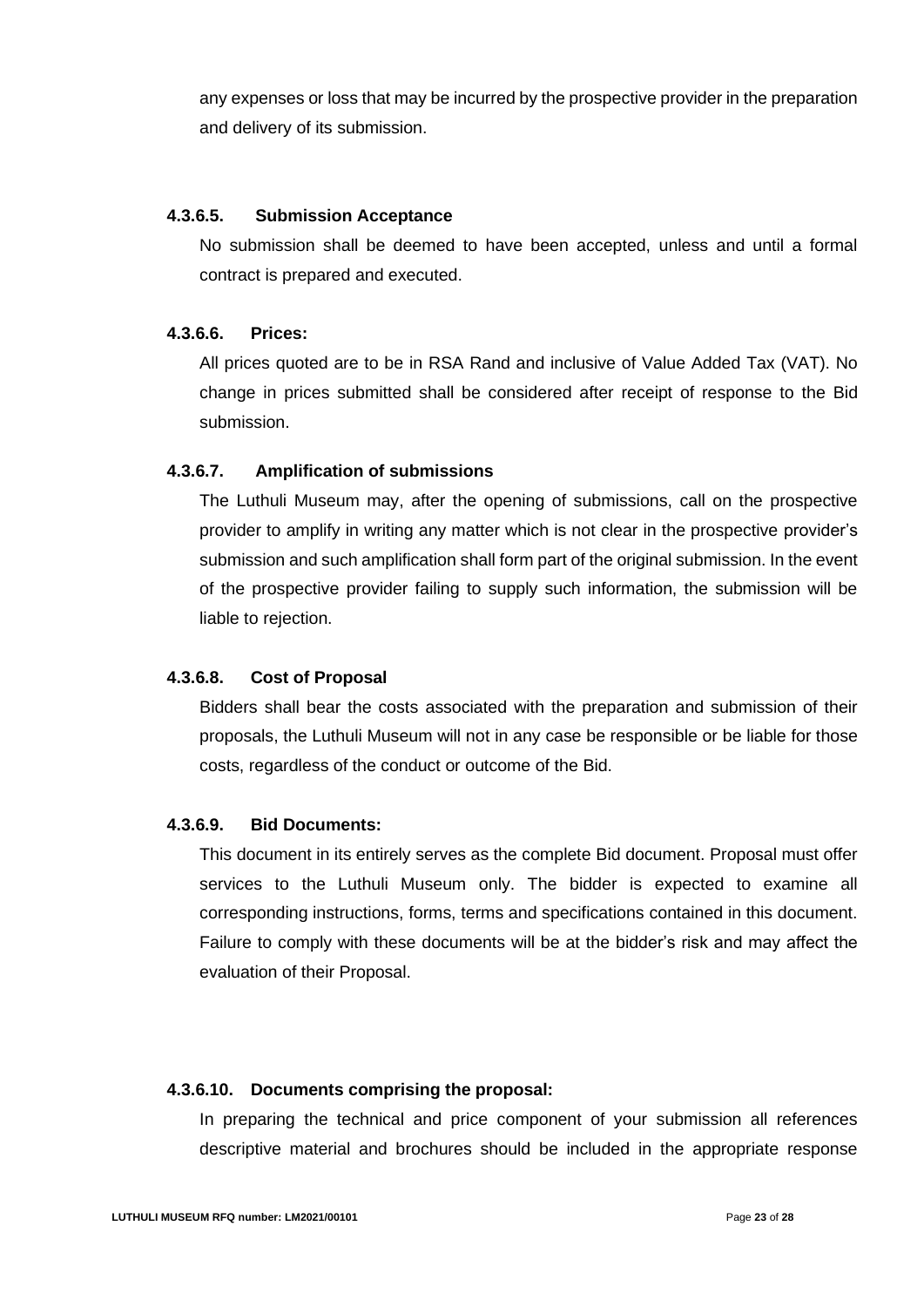paragraph, although material documents themselves may be provided as annexes to the proposal/response. Bidders are requested to focus on the provision of relevant information and limit the amount of marketing material. The successful bidder's proposal may be incorporated in whole or part in the final contract.

#### **4.3.6.11. Information**

Information that the bidder considers proprietary, if any, should be clearly marked "proprietary" next to the relevant part of the text and it will be treated as such accordingly.

## **4.3.6.12. Period of validity**

Proposals shall remain valid for ninety (90) days after the date of Proposal submission. A Proposal valid for a shorter period may be rejected by the Luthuli Museum on the ground that it is non-responsive. In exceptional circumstances, the Luthuli Museum may solicit the bidder's consent to an extension of the period of validity. The request and the responses thereto shall be made in writing. A bidder granting the request will not be required nor permitted to modify their proposal.

# **4.3.6.13. Format and signing of proposal**

The bidder shall prepare four copies of the proposal, clearly marking each "Original Proposal" and "Copy of Proposal" as appropriate. In the event of any discrepancy between them, the original shall govern. The four proposals shall be signed by the bidder, or a person or persons duly authorized to bind the bidder to the contract.

# **4.3.6.14. Interlineations**

A proposal shall contain no interlineations, erasures, or overwriting except, as necessary to correct errors made by the bidders, in which such corrections shall be initialed by the person or persons signing the proposal.

## **4.3.6.15. Payment – Upon receipt of invoice**

The service provider shall be paid in full upon delivery of satisfactory work in the scope on a monthly basis. Service provider will be paid within 30 days after receipt of the invoice.

## **4.3.6.16. Assumption of duty**

Total cost of project: For the purpose of this Bid, bidders are to consider all aspect of financial implications for the duration of the Project.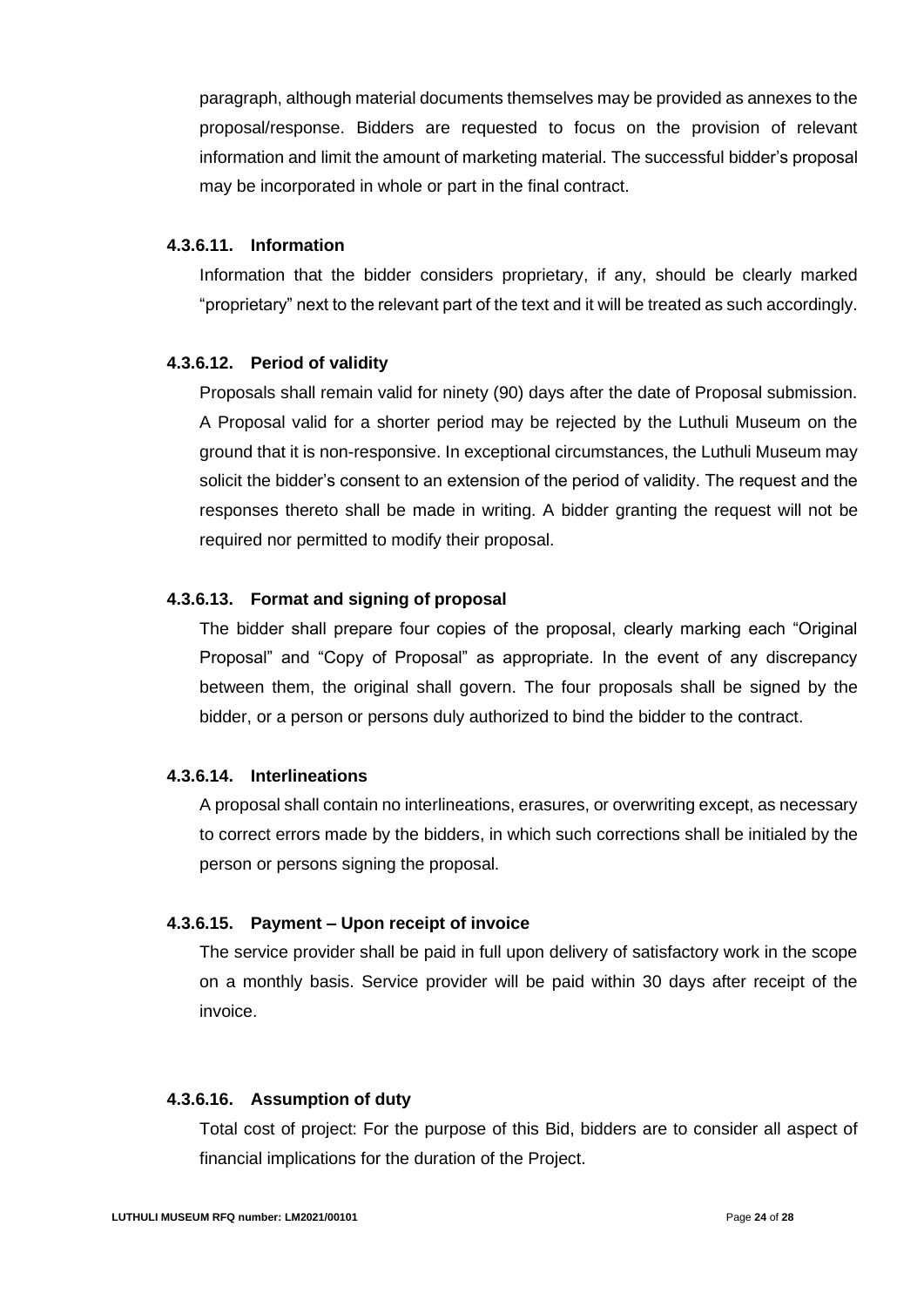# **4.3.6.17. Service Level Agreement (SLA)**

The milestones and delivery dates will be mutually agreed by both parties and as per contract specifications.

# **4.3.7. TERMS AND CONDITIONS COMPLIANCE**

**Bidders shall provide full and accurate answers to all (including mandatory) questions posed in this document and are required to explicitly indicate either "Comply/Accept (with a )" or "Do not comply/Do not accept (with an X)" regarding compliance with the requirements. Where necessary, the bidder shall substantiate their response to a specific question.**

# **N.B It is mandatory for bidders to complete or answer this part fully (1 - 22); otherwise their bid shall be treated as incomplete and shall be disqualified.**

| This is subject to the General Conditions of Contract referred to in<br>this document. | <b>Accept</b> | Do not<br>accept |
|----------------------------------------------------------------------------------------|---------------|------------------|
|                                                                                        |               |                  |

| -2. | The preparation of response shall be made without obligation to                                                                                                                         | <b>Accept</b> | Do not<br>accept |
|-----|-----------------------------------------------------------------------------------------------------------------------------------------------------------------------------------------|---------------|------------------|
|     | acquire any of the items included in any bidder's proposal or to select<br>any proposal, or to discuss the reasons why such vendor's or any<br>other proposal was accepted or rejected. |               |                  |

|    |                                                                                                                                               | <b>Accept</b> | Do not<br>accept |
|----|-----------------------------------------------------------------------------------------------------------------------------------------------|---------------|------------------|
| 3. | Luthuli Museum may request written clarification regarding any aspect                                                                         |               |                  |
|    | of this proposal. The bidders must supply the requested information<br>in writing within the specified time frames after the request has been |               |                  |
|    | made, otherwise the proposal shall be disqualified.                                                                                           |               |                  |
|    |                                                                                                                                               |               |                  |
|    |                                                                                                                                               |               |                  |

| -4. | In the case of Consortium and Joint Venture, bidders are required to  <br>provide copies of signed agreements stipulating the work split and<br>rand value. Luthuli Museum will enter into a service level agreement | <b>Accept</b> | Do not<br>accept |
|-----|----------------------------------------------------------------------------------------------------------------------------------------------------------------------------------------------------------------------|---------------|------------------|
|     | with the primary service provider.                                                                                                                                                                                   |               |                  |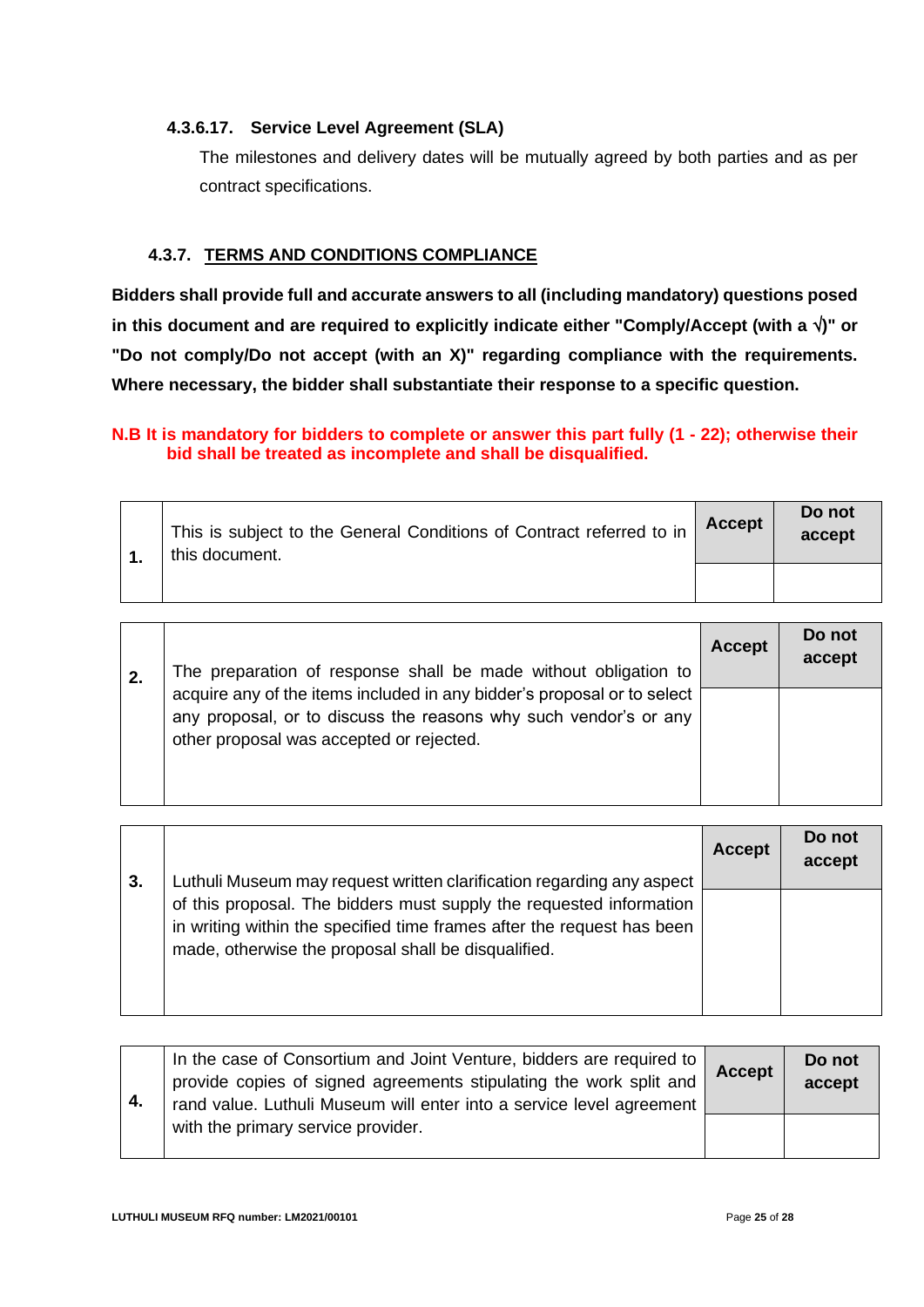| $-5.$ | Luthuli Museum reserves the right to; cancel or reject any proposal<br>and not to award the proposal to the lowest bidder or award parts of | <b>Accept</b> | Do not<br>accept |
|-------|---------------------------------------------------------------------------------------------------------------------------------------------|---------------|------------------|
|       | the proposal to different bidders, or not to award the proposal at all.                                                                     |               |                  |

| 6. | Where applicable, bidders who are distributors, resellers and installers  <br>of network / servers' equipment are required to submit back-to-back | <b>Accept</b> | Do not<br>accept |
|----|---------------------------------------------------------------------------------------------------------------------------------------------------|---------------|------------------|
|    | agreements and service level agreements with their principals.                                                                                    |               |                  |

| 7. | By submitting a proposal in response to this bid, the bidders accept<br>the evaluation criteria as it stands. | <b>Accept</b> | Do not<br>accept |
|----|---------------------------------------------------------------------------------------------------------------|---------------|------------------|
|    |                                                                                                               |               |                  |

|  |             | Where applicable, the Luthuli Museum reserves the right to conduct   Accept<br>benchmarks on product/services offered during and after the |  |  |  | Do not<br>accept |
|--|-------------|--------------------------------------------------------------------------------------------------------------------------------------------|--|--|--|------------------|
|  | evaluation. |                                                                                                                                            |  |  |  |                  |

the control of the control of the control of the control of the control of the control of the control of the control of the control of the control of the control of the control of the control of the control of the control

| 9. | The Luthuli Museum reserves the right to conduct a pre-award's<br>survey during the source selection process to evaluate contractors' | <b>Accept</b> | Do not<br>accept |
|----|---------------------------------------------------------------------------------------------------------------------------------------|---------------|------------------|
|    | capabilities to meet the requirements specified in the and supporting<br>documents.                                                   |               |                  |

| 10. | Where the calls for commercially available solutions, bidders who<br>offer to provide future based solutions will be disqualified. | <b>Accept</b> | Do not<br>accept |
|-----|------------------------------------------------------------------------------------------------------------------------------------|---------------|------------------|
|     |                                                                                                                                    |               |                  |

| 11. | Should the bidder withdraw the proposal before the proposal validity<br>period expires, the Luthuli Museum reserves the right to recover any                                                                                                                              | <b>Accept</b> | Do not<br>accept |
|-----|---------------------------------------------------------------------------------------------------------------------------------------------------------------------------------------------------------------------------------------------------------------------------|---------------|------------------|
|     | additional expense incurred by the Luthuli Museum having to accept  <br>any less favourable proposal or the additional expenditure incurred<br>by the Luthuli Museum in the preparation of a new bid and by the<br>subsequent acceptance of any less favourable proposal. |               |                  |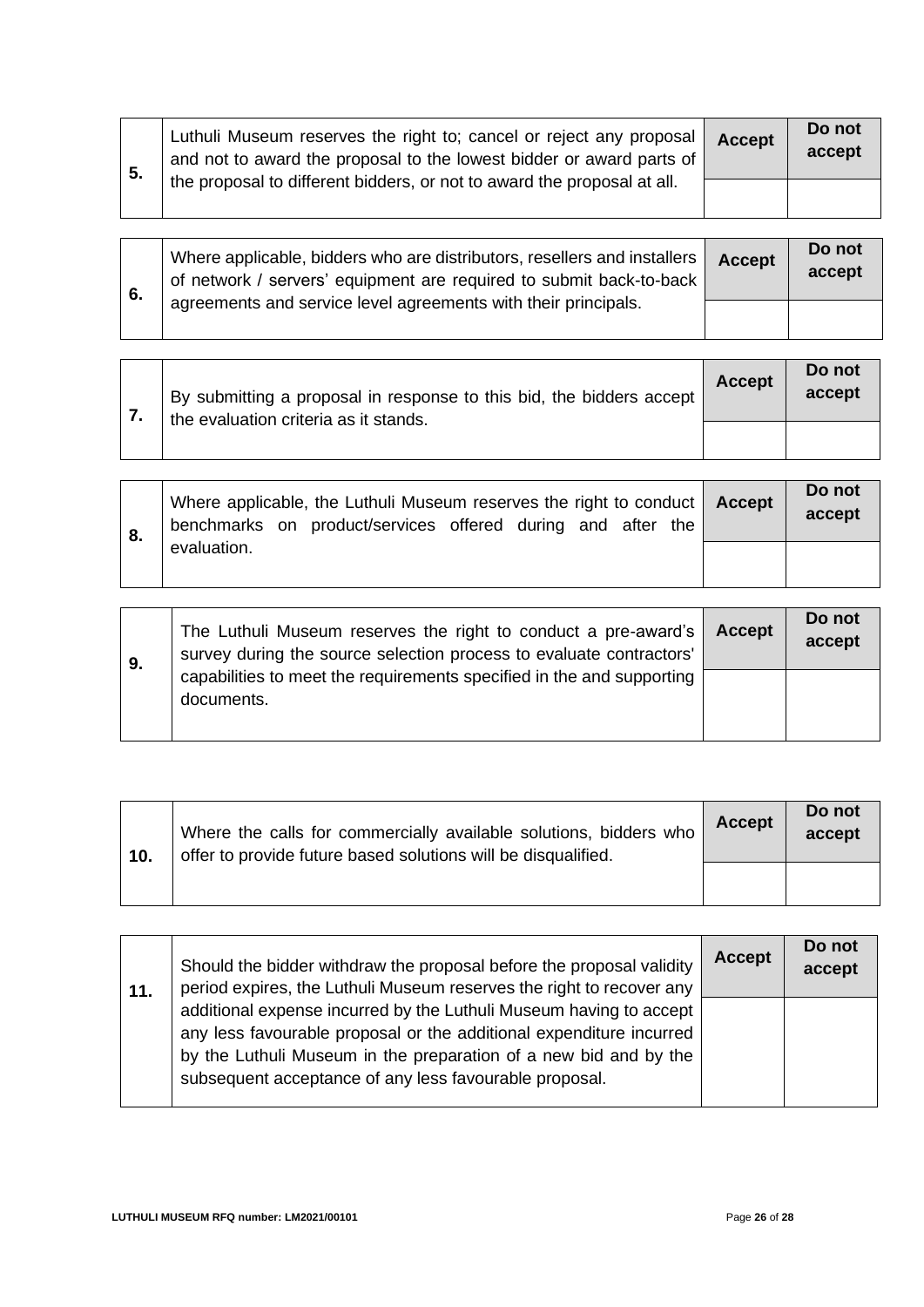| 12. | Should the parties at any time before and/or after the award of the<br>proposal and prior to, and/or after conclusion of the contract fail to                                                                                                                                                                                                                                                                                                                                                                                                                                                                                                                                                                                                            | <b>Accept</b> | Do not<br>accept |
|-----|----------------------------------------------------------------------------------------------------------------------------------------------------------------------------------------------------------------------------------------------------------------------------------------------------------------------------------------------------------------------------------------------------------------------------------------------------------------------------------------------------------------------------------------------------------------------------------------------------------------------------------------------------------------------------------------------------------------------------------------------------------|---------------|------------------|
|     | agree on any significant product price or service price adjustments,<br>change in technical specification, change in services, etc. the Luthuli<br>Museum shall be entitled within 14 (fourteen) days of such failure to<br>agree, to recall the letter of award and cancel the proposal by giving<br>the bidder not less than 90 (ninety) days written notice of such<br>cancellation, in which event all fees on which the parties failed to<br>agree increases or decreases shall, for the duration of such notice<br>period, remain fixed on those fee/price applicable prior to the<br>negotiations.<br>Such cancellation shall mean that the Luthuli Museum reserves the<br>right to award the same proposal to next best bidders as it deems fit. |               |                  |

| 13. | In the case of a consortium or JV, each of the authorised<br>enterprise's members and/or partners of the different enterprises | Accept | Do not<br>accept |
|-----|--------------------------------------------------------------------------------------------------------------------------------|--------|------------------|
|     | must co-sign this document.                                                                                                    |        |                  |

| 14. | Any amendment or change of any nature made to this document<br>shall only be of force and effect if it is in writing, signed by the Luthuli | <b>Accept</b> | Do not<br>accept |
|-----|---------------------------------------------------------------------------------------------------------------------------------------------|---------------|------------------|
|     | Museum signatory and added to this document as an addendum.                                                                                 |               |                  |

| 15. | Failure or neglect by either party to (at any time) enforce any of the<br>provisions of this bid shall not, in any manner, be construed to be a                                                                                                                    | <b>Accept</b> | Do not<br>accept |
|-----|--------------------------------------------------------------------------------------------------------------------------------------------------------------------------------------------------------------------------------------------------------------------|---------------|------------------|
|     | waiver of any of that party's right in that regard and in terms of this<br>bid. Such failure or neglect shall not, in any manner, affect the<br>continued, unaltered validity of this bid, or prejudice the right of that<br>party to institute subsequent action. |               |                  |
|     |                                                                                                                                                                                                                                                                    |               |                  |

| 16. | Bidders who make use of subcontractors.                                                                                                                                                                                                                 | <b>Accept</b> | Do not<br>accept |
|-----|---------------------------------------------------------------------------------------------------------------------------------------------------------------------------------------------------------------------------------------------------------|---------------|------------------|
|     | The proposal shall however be awarded to the vendor as a primary<br>contractor who shall be responsible for the management of the<br>awarded bid. No separate contract shall be entered into between<br>the Luthuli Museum and any such subcontractors. |               |                  |

| All services supplied in accordance with this bid must be certified to $ $<br>all legal requirements as per the South African law. | <b>Accept</b> | Do not<br>accept |
|------------------------------------------------------------------------------------------------------------------------------------|---------------|------------------|
|                                                                                                                                    |               |                  |